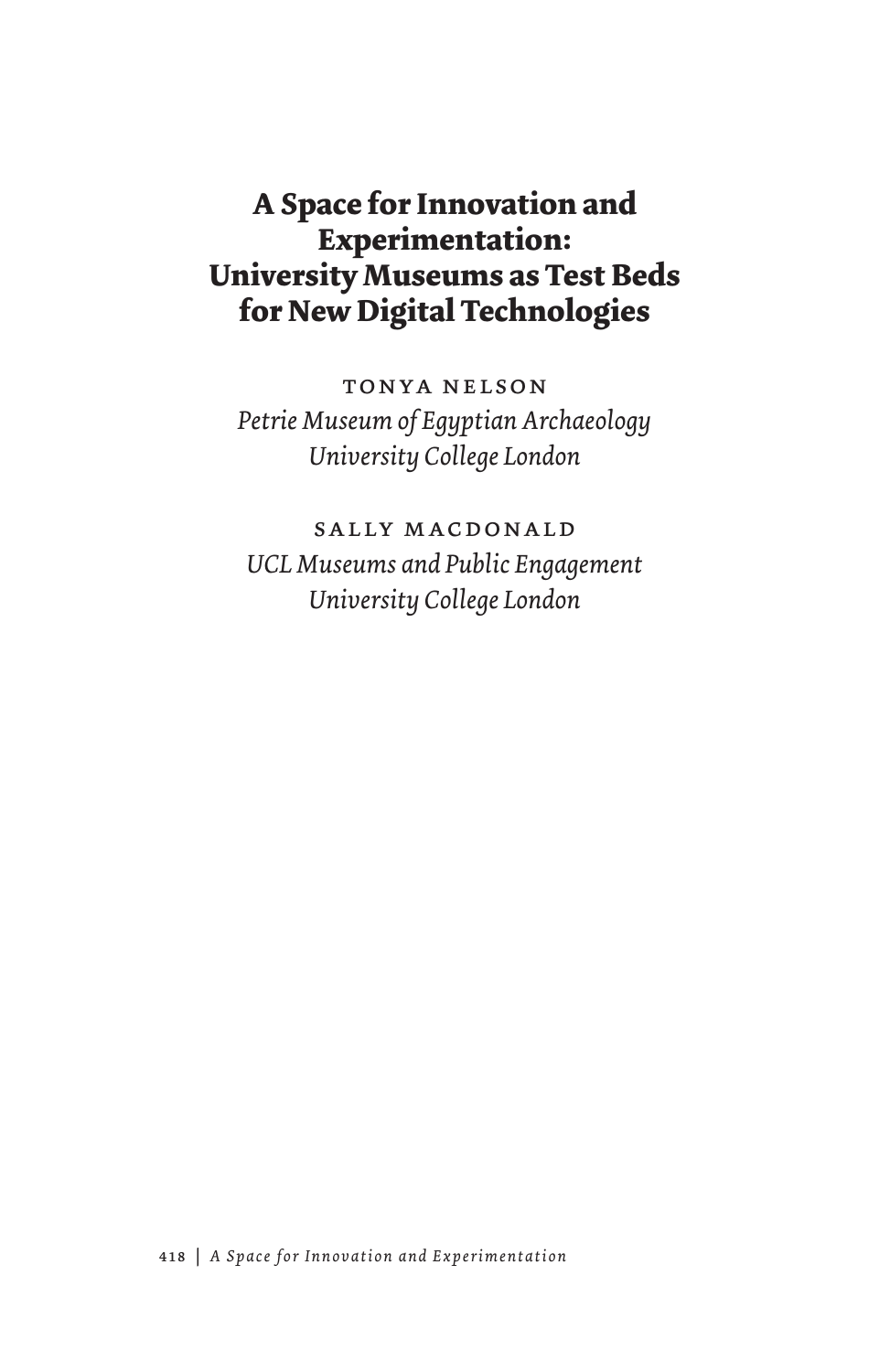There is an irony in the perception of university museums today. Despite the fact that universities are places where innovation is paramount and new discoveries are made every day, university museums have a reputation of being traditional, object-focused and guardians not only of history, but of historic practices. University collections have been likened to "mausoleums" that function to protect the legacy of the institution itself, rather than as sources for new discovery.<sup>1</sup> Certainly, anyone entering the Petrie Museum of Egyptian Archaeology at University College of London (UCL) might feel this way. The museum was established in 1892 as a teaching resource for UCL's Department of Egyptian Archaeology and Philology. The large majority of the museum's 80,000 ancient artefacts were excavated by Sir Flinders Petrie, one of the world's greatest archaeologists. The collection is housed in a small space on UCL's campus in densely-packed display cases dating from the early 1950s. However, despite the look of the space, the Petrie Museum has always been connected with innovation. Flinders Petrie himself pioneered a range of archaeological techniques and UCL was the first UK university to offer Egyptian Archaeology as an academic discipline. More recently, the museum was one of the first to make its entire collection accessible through an online image catalogue. Following in this tradition, the Petrie has made great efforts to support new research into digital technologies that seek to change the way audiences engage with material culture and heritage. Over the past two years it has transformed itself into a digital test bed where new technologies being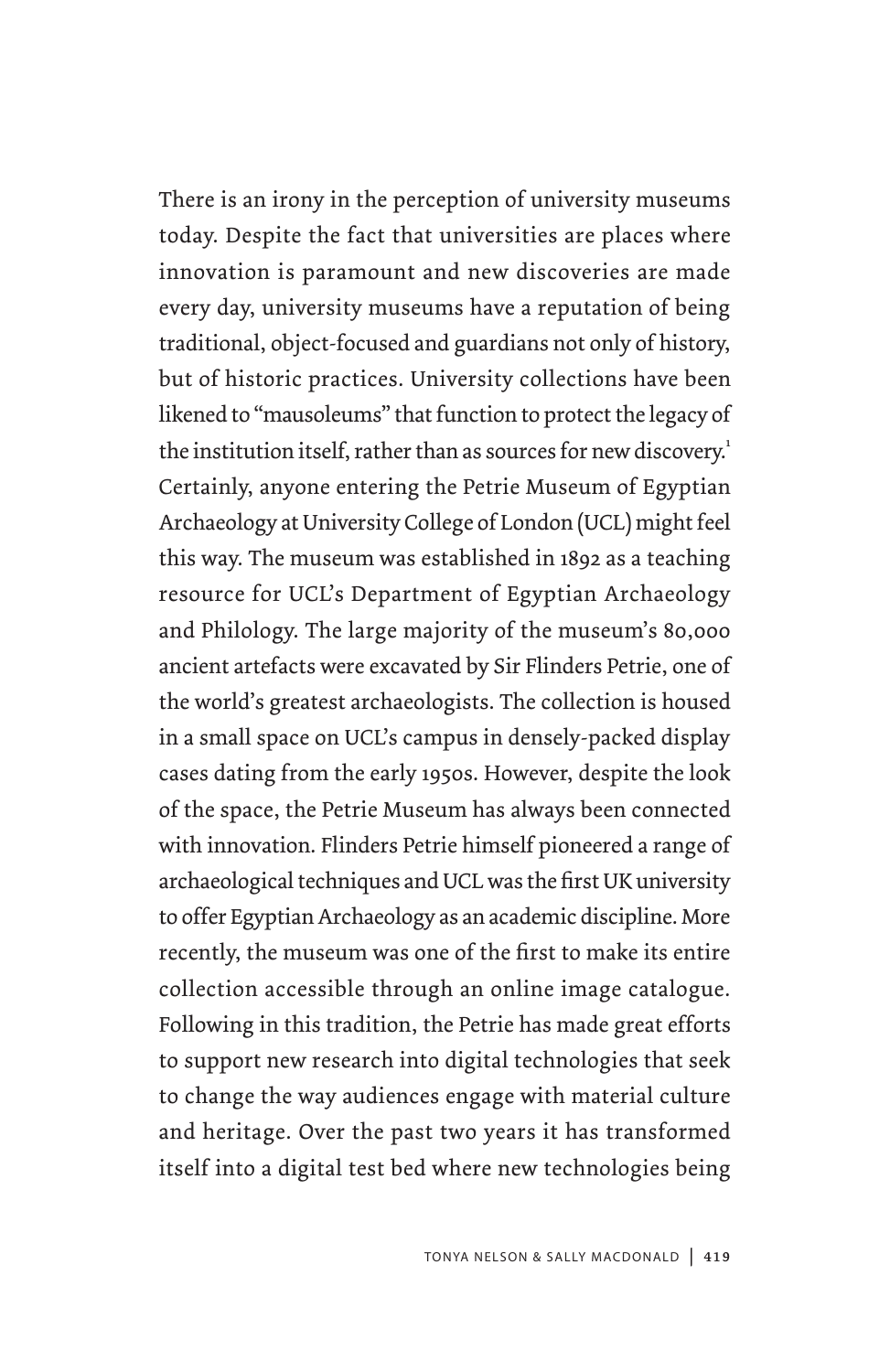developed by academics across UCL can be set up and pilot tested. This chapter looks at three digital projects developed at the Petrie Museum between 2010 and 2012. Each demonstrates how university museums have the potential to fill a gap in the technology development "supply chain" by bridging the divide between blue sky research and innovation that has social impact in the cultural sphere.

### Project 1: Swipe I Like

UCL's Bartlett Faculty is world-renowned for its innovative work related to architecture and the built environment.<sup>2</sup> It offers an MSc degree in Adaptive Architecture and Computation, a programme that teaches students to see digital technologies not only as tools for designing new physical spaces but as mechanisms for enhancing built environments by making them more adaptable to the people who use them.<sup>3</sup> MSc students are required to undertake a project using iterative prototyping and design methods in the field or in a laboratory setting in order to complete their degree.

The Petrie Museum was approached by Bartlett MSc student Mortiz Behrens, who wanted to investigate the use of RFID technology in architecture. RFID technology, which uses radio waves to transmit data wirelessly, is commonly used for building access cards where the user swipes a reader to be admitted. His thought was to combine RFID technology with the Facebook *I Like* feature to enable people to easily communicate preferences about an event occurring in the physical world without having to log on to a computer. Users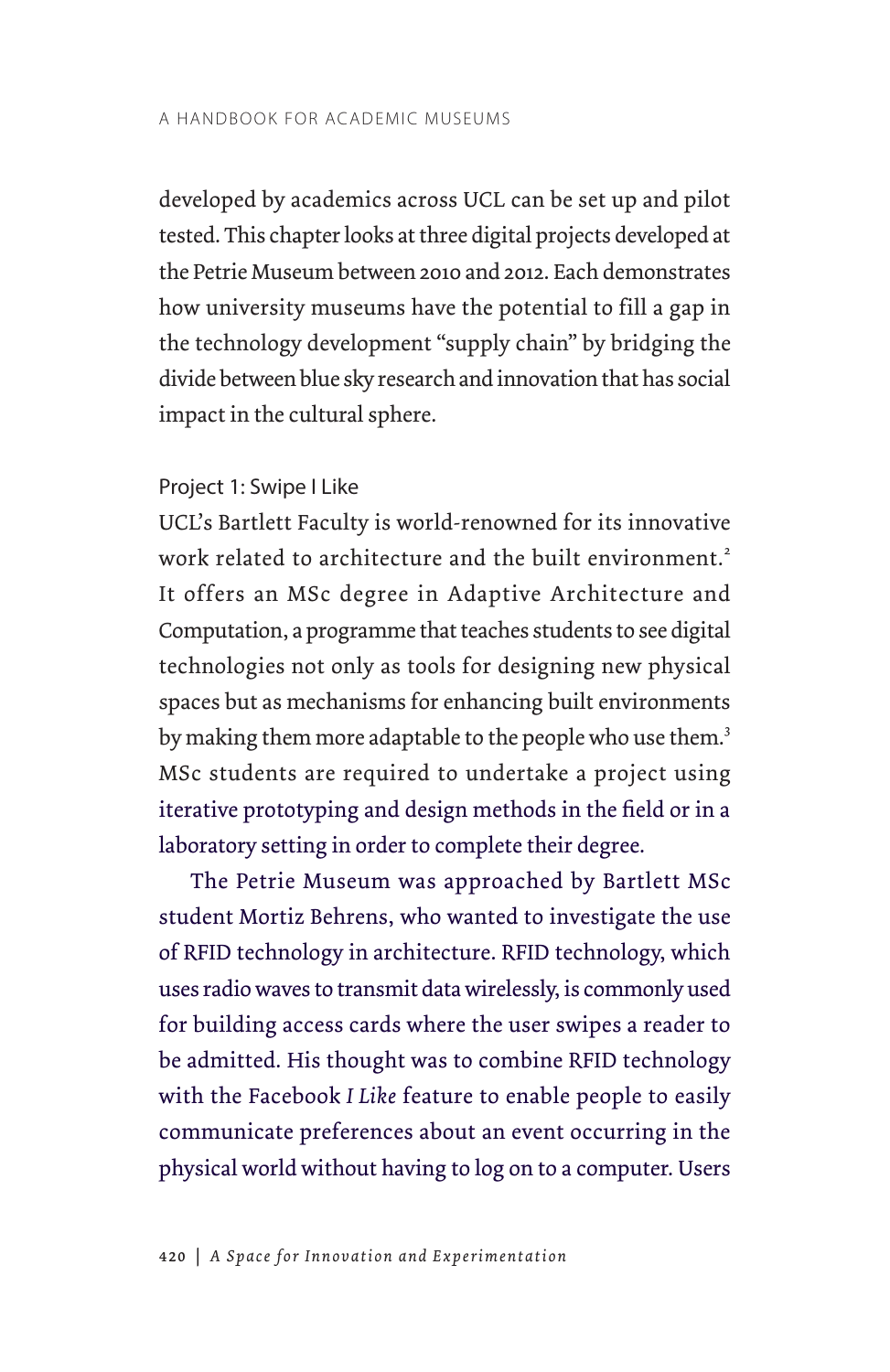

*Figure 1: Schematic of the Swipe I Like system.*

could simply swipe an RFID card (like a student ID or transport travel card) across a reader and instantaneously register their preference online in the virtual world.

Behrens initially approached the Petrie about installing RFID readers in order to allow visitors to express whether they *Liked* a particular museum event. However, the opportunity for using this technology to collect a broad range of visitor opinion data was instantly recognised by the Petrie team. Collecting visitor data is difficult for museums, especially for those that do not have ticketed admission. There is no way of recording demographic information on a routine basis, much less more nuanced opinion data. While supermarkets use loyalty cards to track consumer data, this method of data collection has never been used in a museum environment. *Swipe I Like* seemed to be a way for museums to enter this realm of continuous visitor data collection.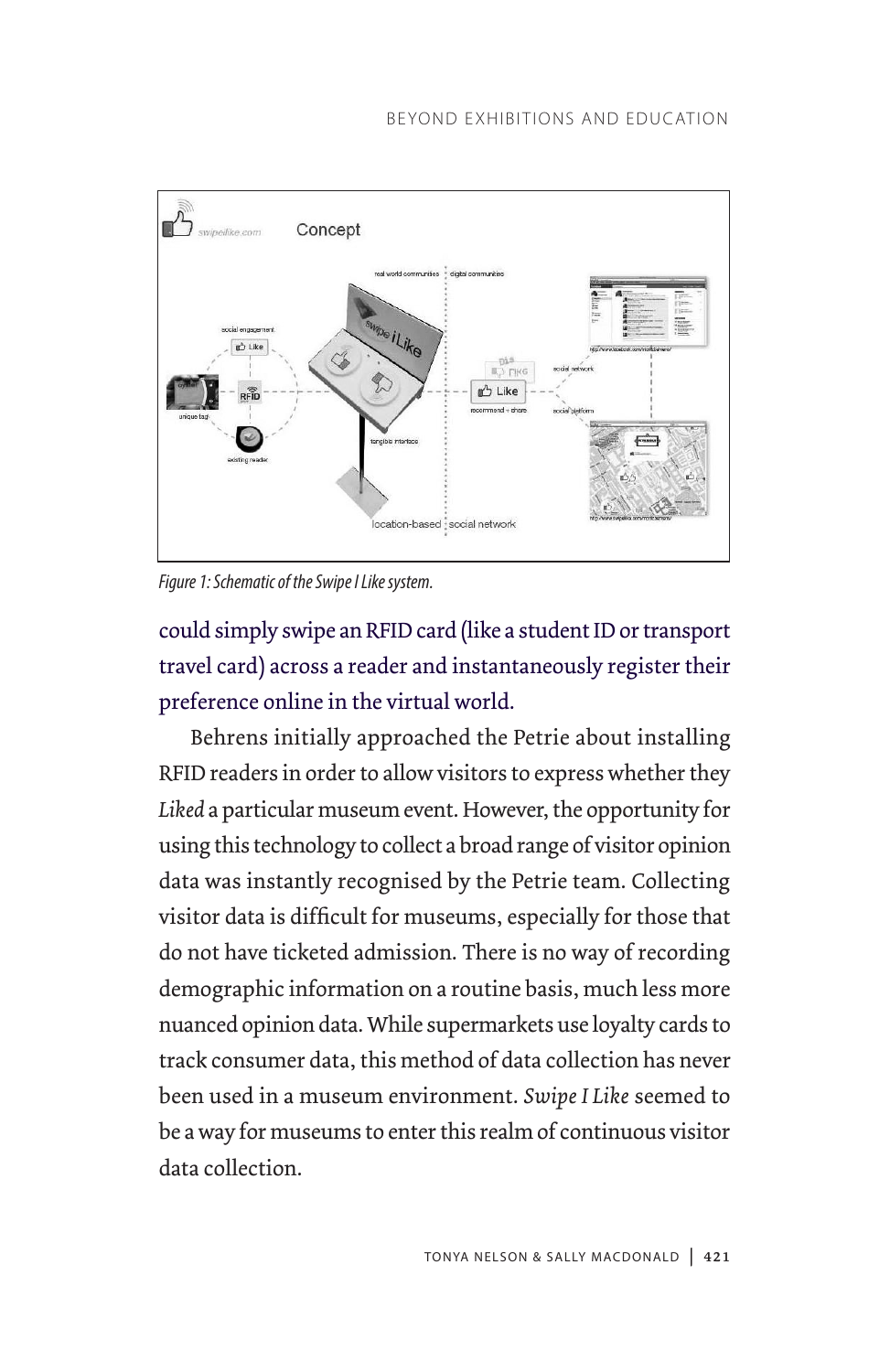In order to develop the research idea, Behrens was invited to a Petrie staff meeting to discuss how the technology could be put to use. The team decided that the I Like feature would not be used to simply recommend a museum event, but to collect opinions about controversial aspects of museology. The team wanted to push the boundaries of typical commercial uses for such technologies and encourage visitors to think more deeply about issues such as the display of human remains, the use of 3D technologies to present objects, and the demand for repatriation by source communities. Not only would it give visitors the opportunity to express their views and thereby increase their connectedness with the collection, the results would provide the staff with useful information which could inform how future exhibitions are designed.

The field study was conducted over a three week period. RFID readers were mounted on stands and placed in relevant locations in the museum. Visitor services staff informed visitors about the study and how to participate as they arrived. The impact of the project was observed almost immediately. Participants looked at objects and displays longer in order to formulate their opinions. Even more interesting were the instances where families or groups came together but only one person had a card using RFID technology – an Italian family visiting on a holiday had quite an extensive debate about the issue of repatriation, children on one side and parents on the other. There were some things, however, that we immediately knew did not work. One question – *I Like the Petrie Museum displays generally* – was connected to a feature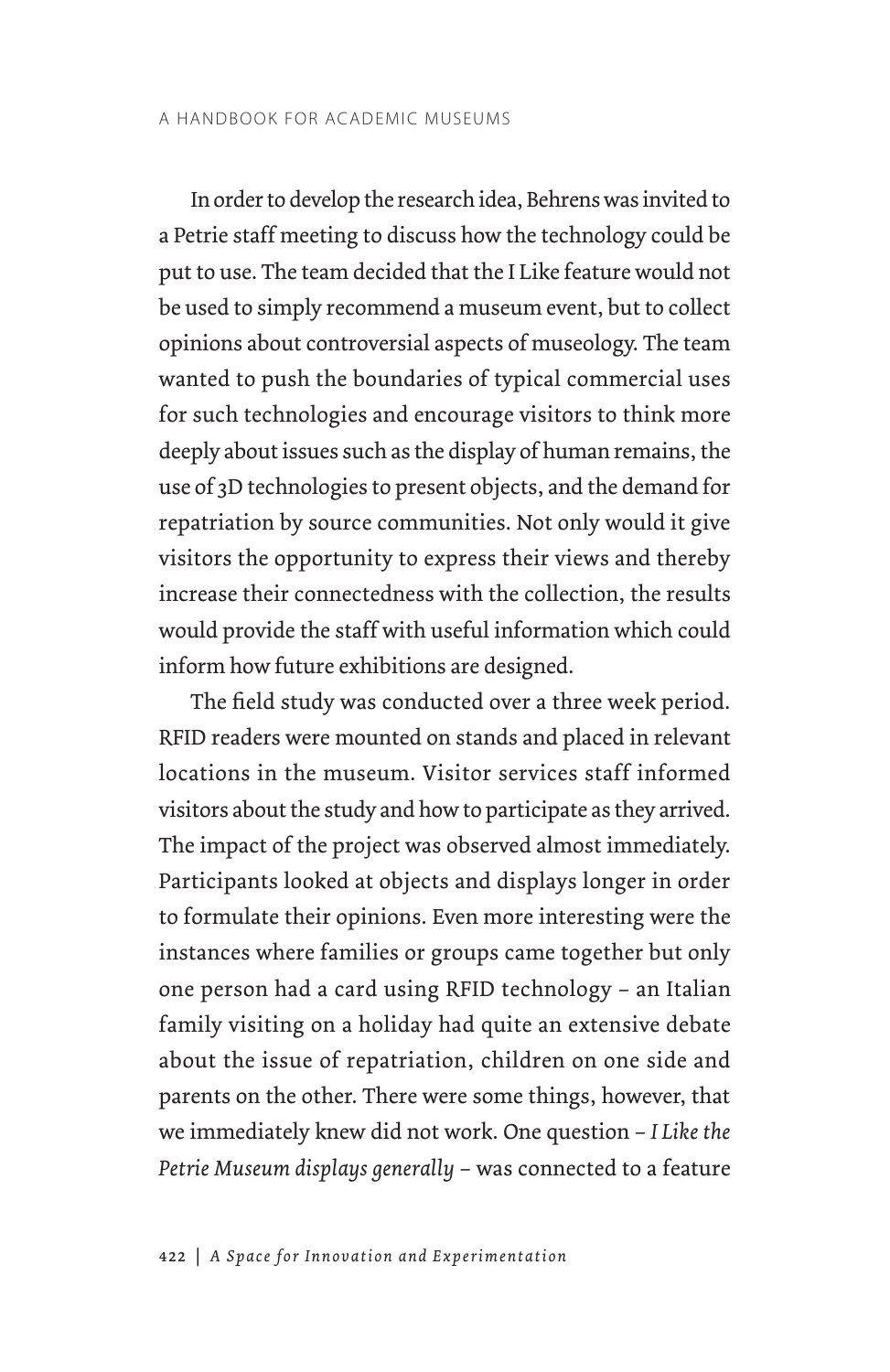### BEYOND EXHIBITIONS AND EDUCATION



*Figure 2:* Swipe I Like *card reader in the Petrie Museum galleries.*

that would instantaneously register and tweet the statement on the museum's Twitter account. It quickly became apparent that repeating this statement multiple times a day looked like automated spam rather than a personal recommendation. Behrens and the Petrie team jointly decided to stop this aspect of the study and consider the use of other social media platforms for instantaneous distribution of data.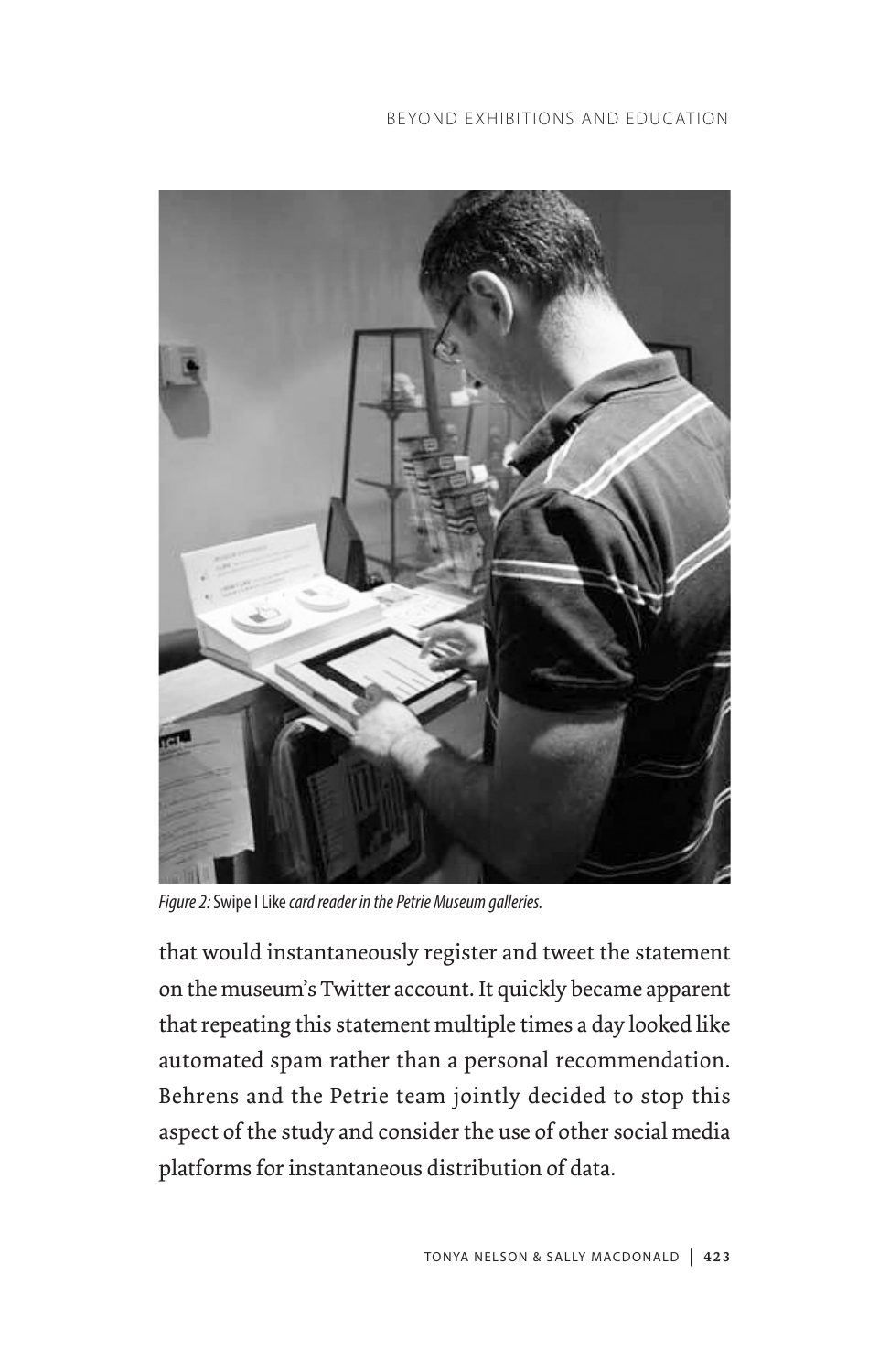A barrier to participation was explaining the technology to visitors. A particular issue with this project was explaining to visitors upfront that any personal information connected to their RFID card would not be accessible to the museum; the only identification information transmitted is the unique code associated with the card itself. An introductory leaflet was created to explain the technology, but key to the high participation rate were highly engaged visitor services personnel who could communicate the use of RFID cards and readers quickly and simply.

Overall, 859 visitors participated in the study and the results formed the basis of Behrens' dissertation. A discussion with Behrens' tutor, Lecturer Ava Fatah gen. Schieck, revealed that it was one of the most developed research projects submitted that year, not only because of the amount of research data collected, but because it was implemented in an actual museum where the dynamic factors experienced in a real world setting (outside a lab) could be observed.

Based on his work, Behrens was invited to become a research assistant at the Bartlett after graduation and has launched a start-up company that will develop *Swipe I like*  software and devices for a more extensive roll out across the cultural sector.<sup>4</sup>

### Project 2: 3D imaging

The Department of Civil, Environmental and Geomatic Engineering at UCL has a long history of research in the area of 3D imaging technology. For several years UCL Museums has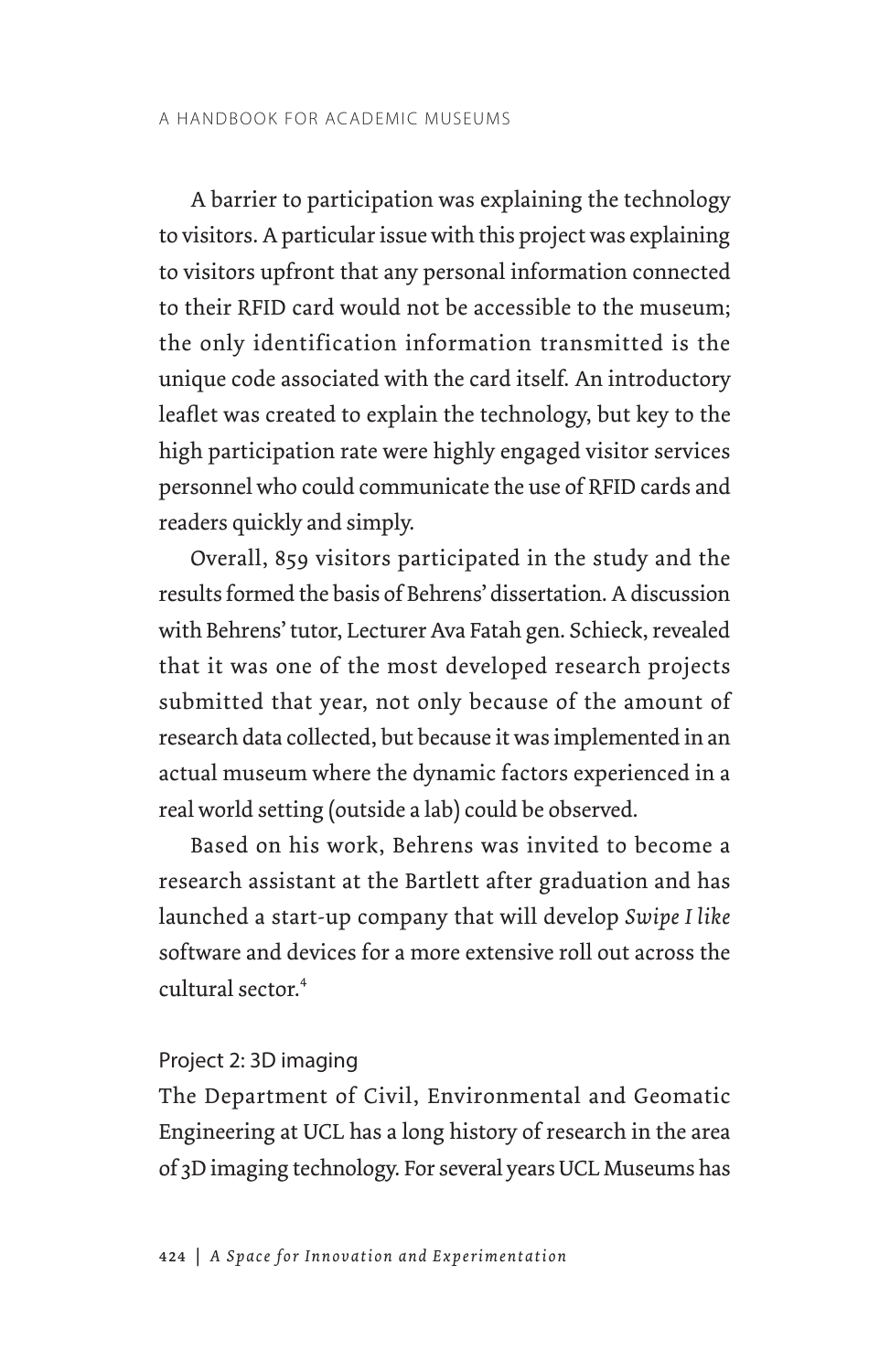worked closely with Professor Stuart Robson, who leads a 3D scanning initiative to investigate the uses of 3D technologies across the heritage, medical, engineering and creative sectors.<sup>5</sup> Due to UCL's multidisciplinary approach to exploring this technology, the university has been able to work with a number of commercial and government organisations to explore a range of different types of 3D imaging mechanisms, techniques and applications.

Robson and other researchers in Geomatic Engineering have a keen interest in the Petrie Museum collection because it presents numerous new research challenges for 3D imaging technology – irregular shapes, complicated materials, and a diverse colour palette. In 2007, UCL entered into a partnership with the Canadian company Arius3D, a leader in the development of 3D laser scanners. $^6$  A large part of this partnership involves developing scanning technology to better capture heritage materials and to produce the world's first 3D image library for museums using the Petrie collection. While the partnership has yielded improvements in laser scanning technology which have resulted in the production of extremely high quality 3D images, end-user applications for 3D images had not been extensively explored until recently. In 2010, the Petrie won a grant from the Museums, Libraries and Archives Council (MLA) to develop an online exhibition design tool that would allow designers and members of the public to develop displays using 3D images of the Petrie collection. In addition, an opportunity arose to display 3D images as part of an exhibition at the British Library.<sup>7</sup> For this, a computer-based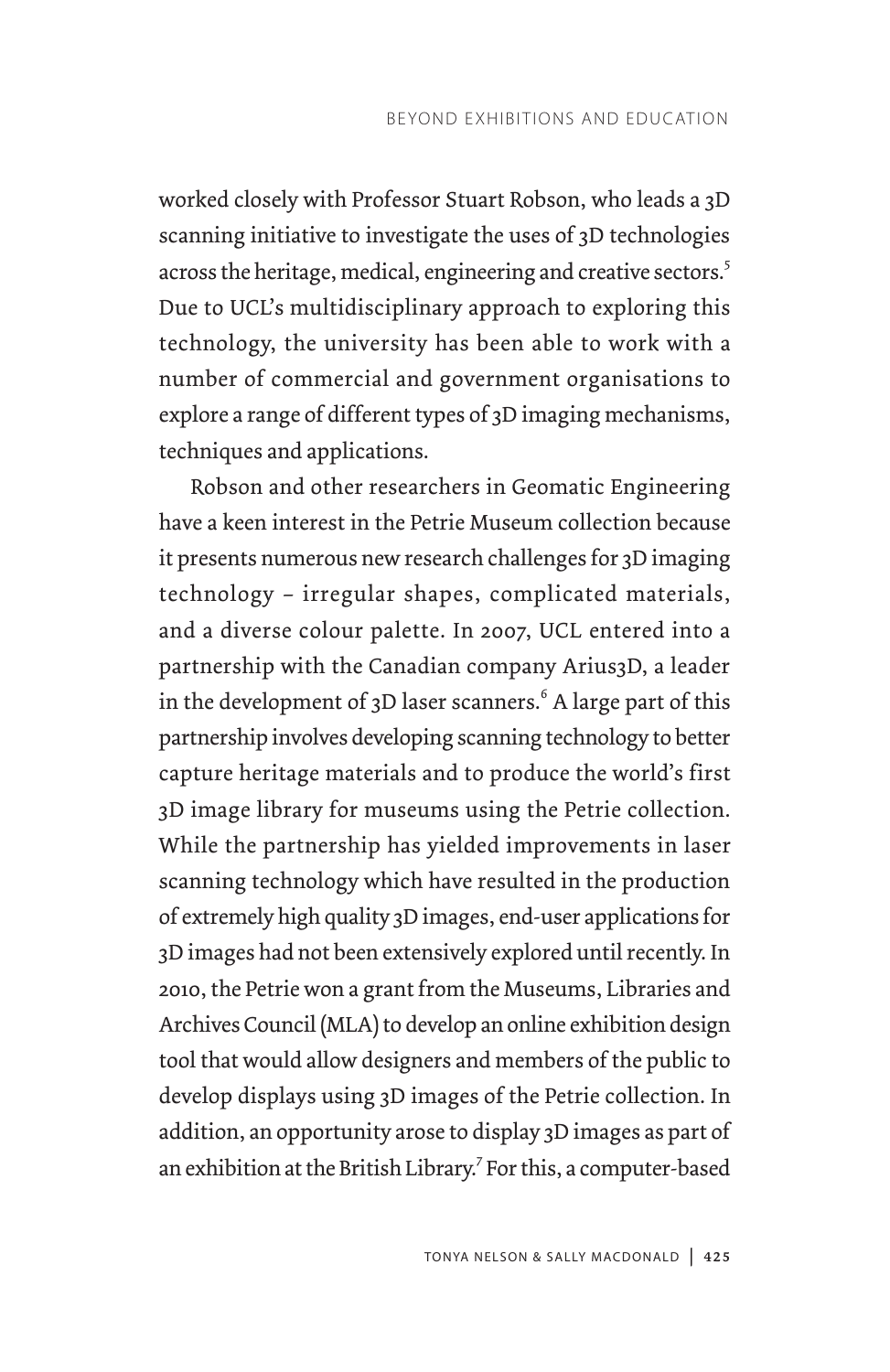### A HANDBOOK FOR ACADEMIC MUSEUMS



*Figure 3: The computer-based 3D exhibition* Crossing Over.

display called *Crossing Over* was designed by IET, an Irelandbased multimedia company which has been exploring the potential for using 3D images for large-scale international touring exhibitions.

Developing end-user applications using 3D images of the Petrie Museum collection brought into sharp view the challenges of moving from blue sky technical research to applied uses of 3D technology. The first, and maybe most important challenge, was cost and scalability. There is no way around the fact that scanning objects is time and labour intensive. Scanning ancient objects is not like scanning manufactured components. Objects must be reviewed for condition and proper handling before being scanned. The scanning process itself can take days if an object has an irregular shape, is made of multiple or troublesome materials, or has hard to capture colour or shine. However, some volume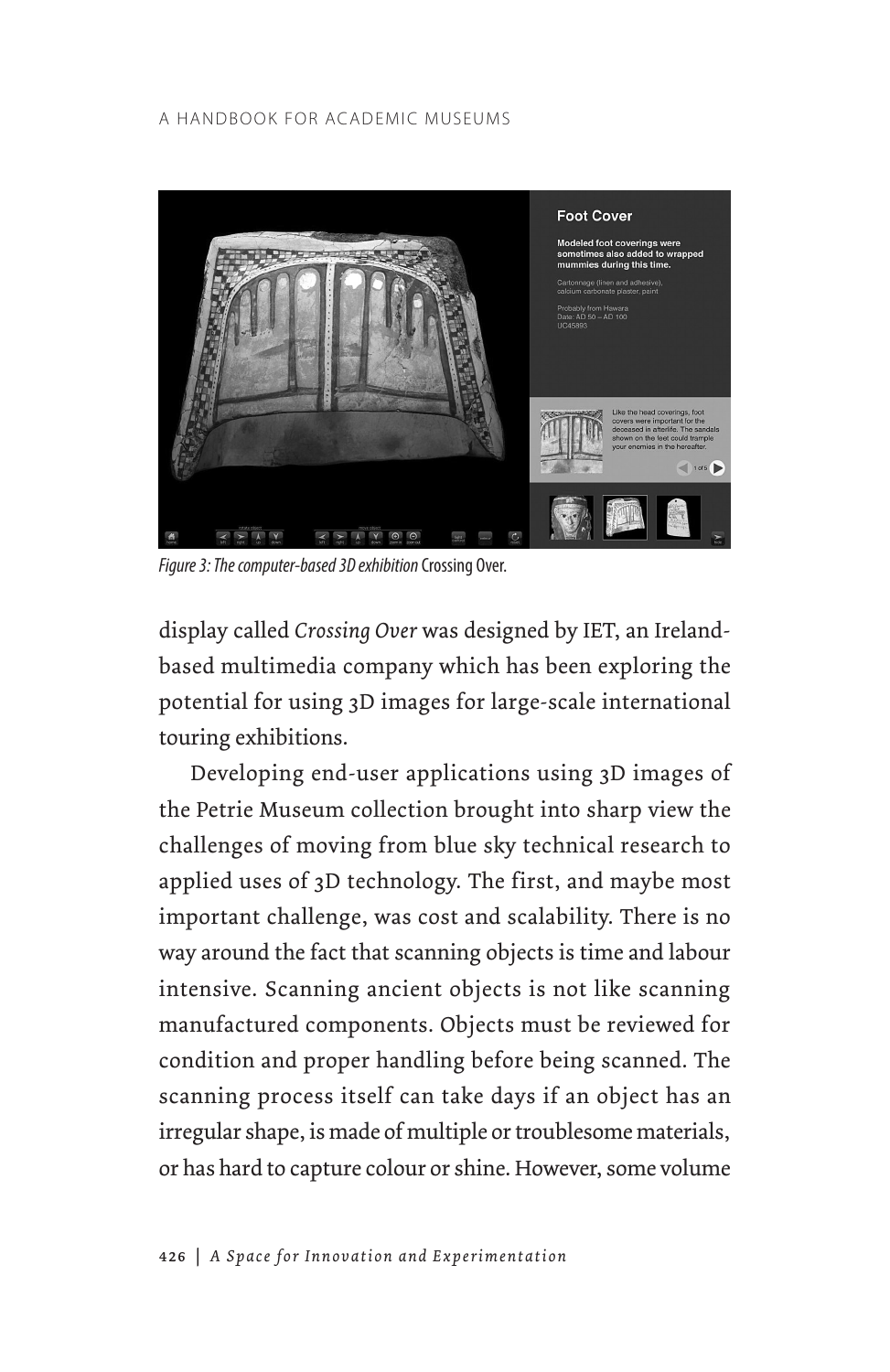of 3D models is necessary to make user applications interesting and commercially viable. Consequently, the museum found itself bumping up against production limitations in developing these end-user applications. Particularly in the case of the online exhibition design tool, where the objective is to give users the same access to the collection as the curator working in the museum, having as many objects available as 3D images is critically important.

A second challenge was quality. The research around 3D imaging has focused on improving colour, light and texture accuracy. However, the heavy data sets that result from the production of high quality 3D images cannot be used in web-based applications. In order to make them usable, the application developer has to "decimate", or reduce the amount of data contained in, the 3D image. This raises an important issue: should museums invest in high quality image capture if they are currently unlikely to be able to present that level of quality to the public? Because of the fragile nature of the Petrie collection and the need to limit the amount of handling, it was decided that capturing the highest quality data possible was prudent. This decision was based on the assumption that rapid advances in web-based technologies will likely yield 3D viewing tools capable of displaying the full quality of images in the near future. Still, it is important that the Petrie confronted this issue – first, because it will incentivise research and development in 3D viewing tools and second, because it allows advocates for use of 3D technologies in the heritage sector to prepare for potential arguments against such investment.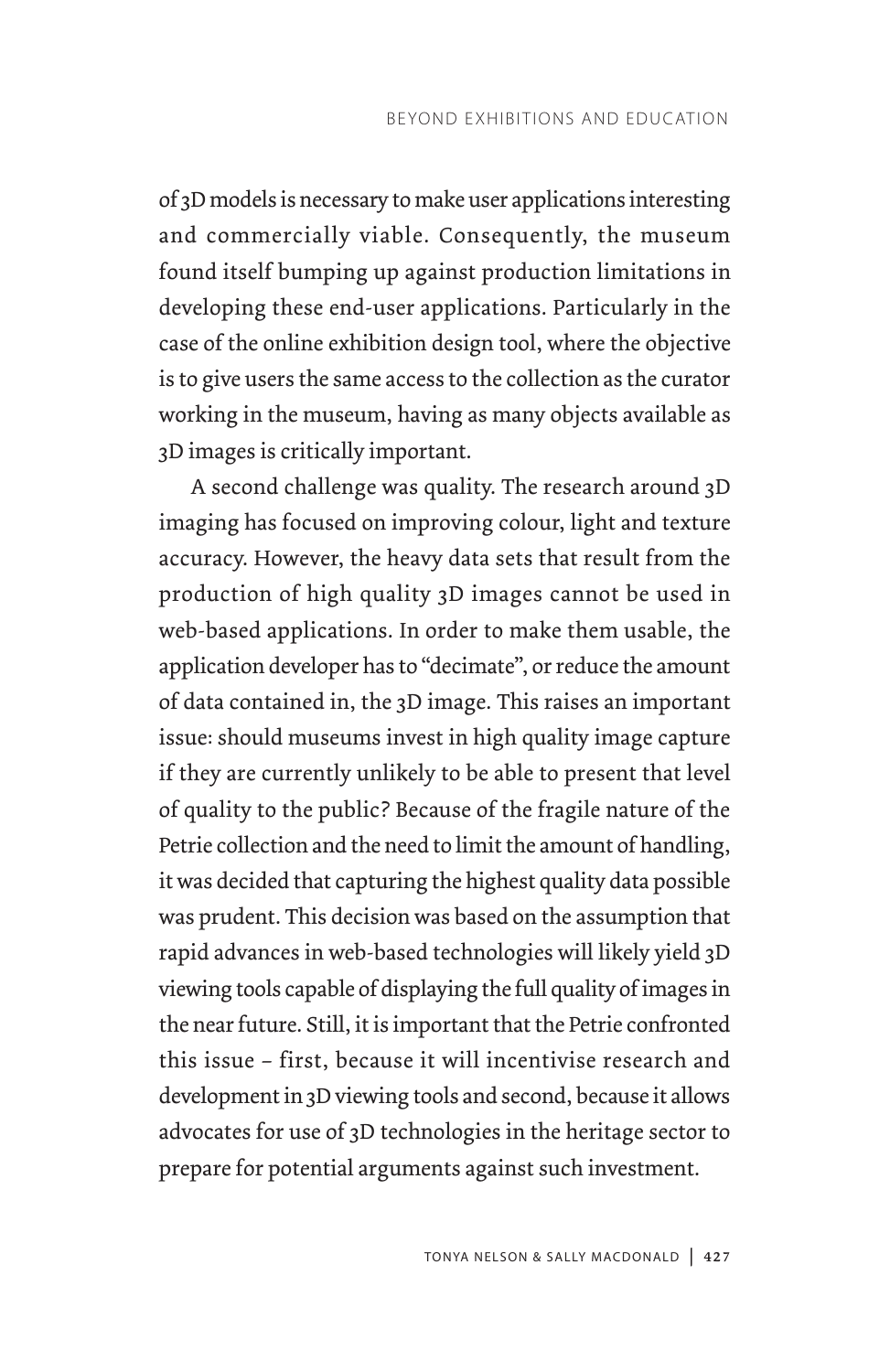The third challenge was to understand whether audiences would see the value of 3D models as digital replicas. Most people visit museums because they want to see authentic original artefacts. Particularly at the Petrie Museum where some objects are 5000 years old, people come to be close to history. As a public university museum, the Petrie is well positioned to explore this issue. The museum conducted a series of user testing days that allowed visitors to engage with both applications and provide feedback in various forms, including one-on-one testing sessions, focus groups, and questionnaires. The findings indicated that 3D images are valuable resources that improve visitors' access to and engagement with museum collections, but cannot act as substitutes for actual objects. For example, the value of the computer-based display for the British Library was that visitors had the opportunity to see objects from perspectives not possible in traditional displays. The online exhibition design tool added value in the sense that for the first time audiences could be curators – they could select and group objects in order to articulate new meanings and share different perspectives. Later, the Petrie conducted a study aimed at understanding whether visitors learned more after using a range of digital tools (including the 3D applications). The results showed that there was not a substantial difference in knowledge acquisition between visitors using digitals tools and visitors using paper-based learning tools. This was a small informal study, but it served to remind those involved in 3D research that the technology itself is only as good as the user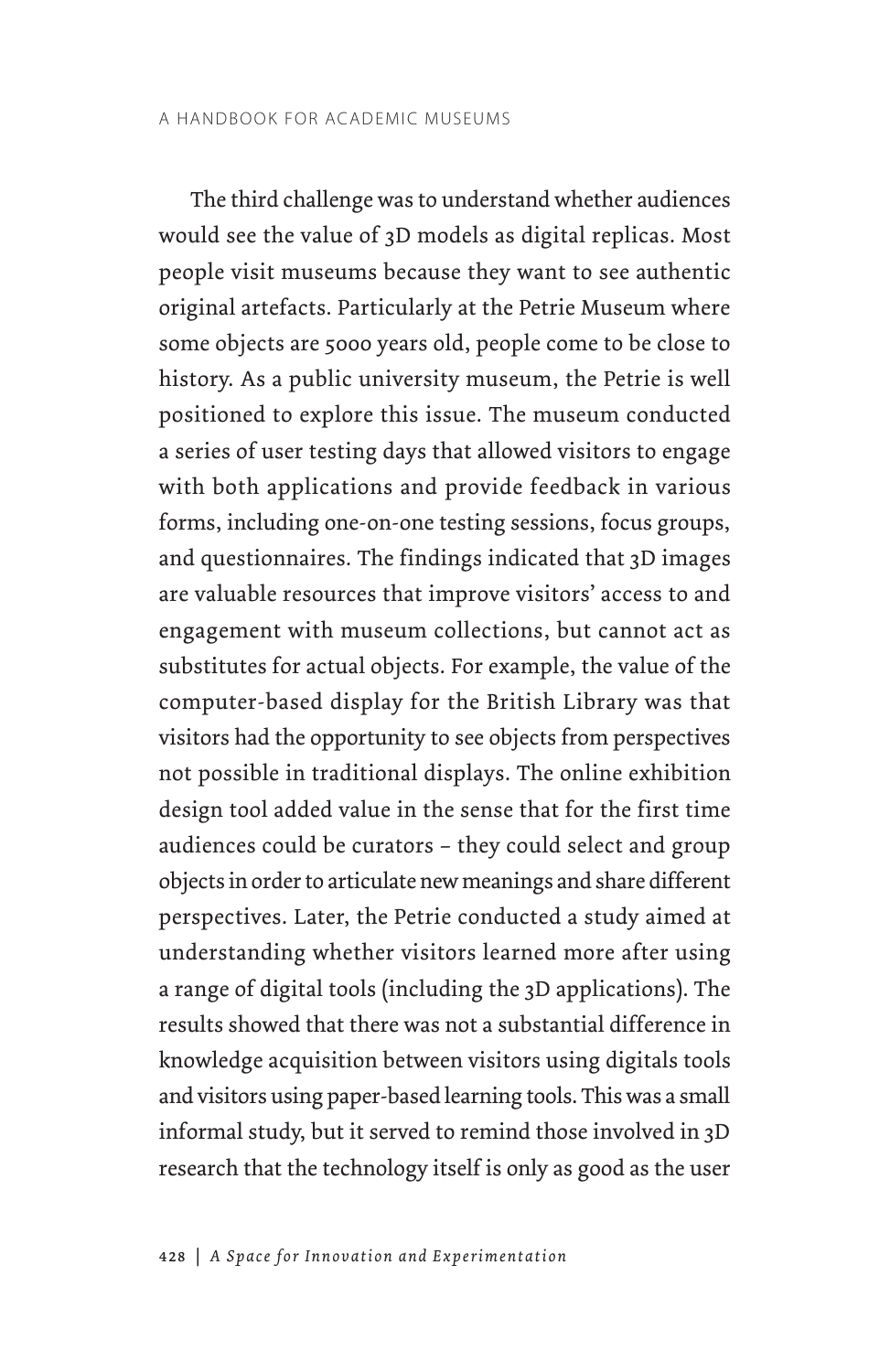applications that deploy it.<sup>8</sup>

The work that the Petrie has done in 3D has not only informed the direction of future research at UCL, it has provided valuable data for the museum sector. A number of the larger UK museums have been experimenting with 3D for many years, but no model for sector-wide adoption of the technology has been developed. Many of the large funders of heritage in the UK are prepared to invest in new digital technologies that help improve access and engagement, but are rightly hesitant to make the large-scale upfront investment necessary to establish 3D imaging programmes without evidence of the costs and limitations of the technology balanced against the potential benefits of 3D. Over the years, UCL has attempted to start answering these questions – an Arts and Humanities Research Council (AHRC) funded project called E-Curator looks at the potential of 3D technology from a number of different perspectives.<sup>9</sup> The Petrie's recent work with end-user applications takes this research one step further by introducing 3D to the general public and allowing the experience of developing end-user applications and visitor feedback shape the future research agenda.

# Project 3: Tales of Things

The Centre for Advanced Spatial Analysis (CASA) at UCL is an interdisciplinary research centre dealing with digital technologies in geography, space and the built environment. As part of a collaboration with Brunel University, the University of Dundee, the Edinburgh College of Art and Salford University,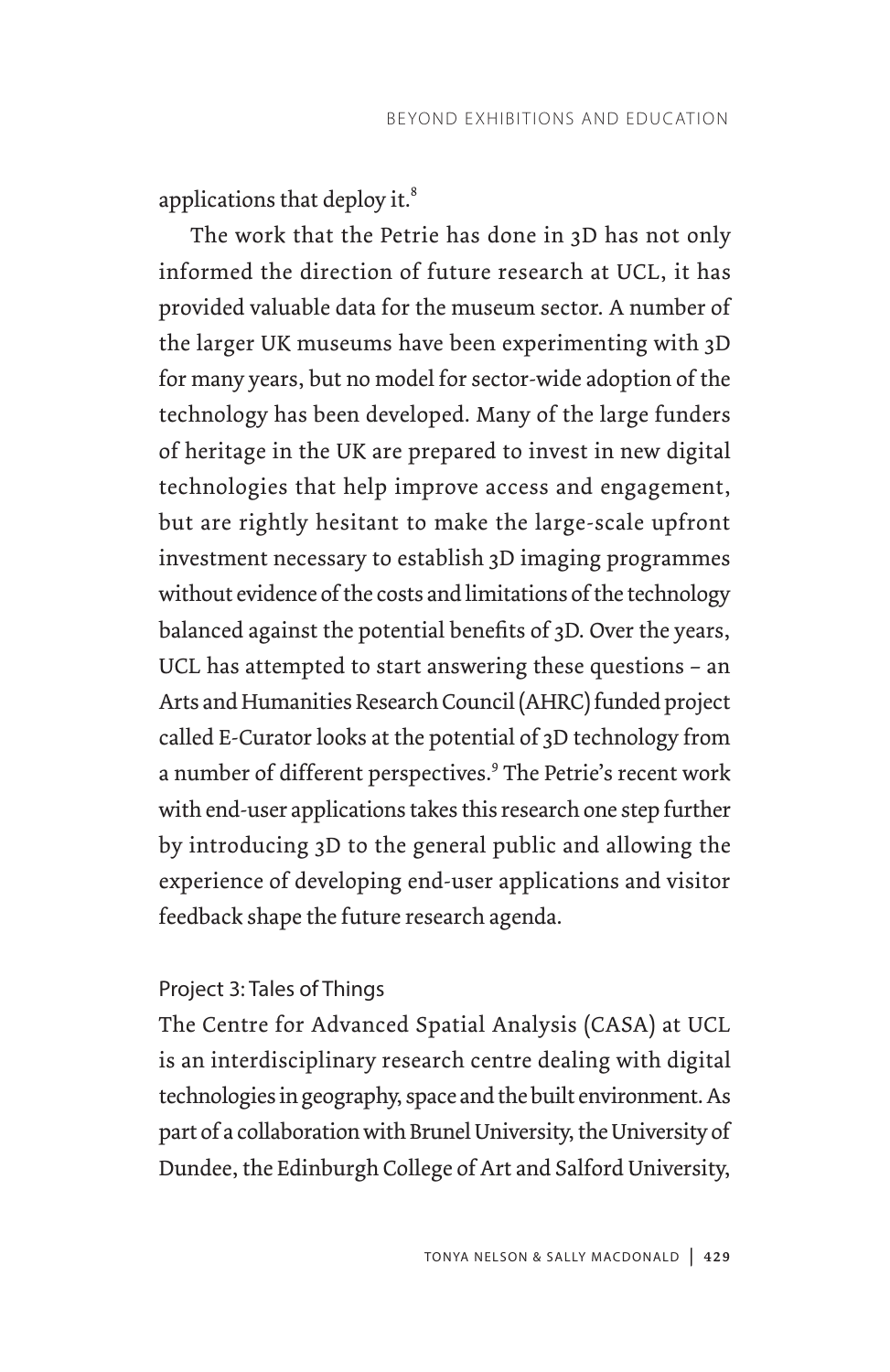CASA is exploring new ways of preserving social history by providing a platform to allow "memories" to be attached to everyday objects via simple tagging mechanisms.10 A major output of this research was *Tales of Things*, which uses QR codes to connect objects to an online database holding information or stories about objects.<sup>11</sup> Using any smart device, like an iPhone, iPad or Android phone, users can scan QR codes to access data about an object and, more importantly, add their own information about that object which will be accessible to all subsequent users.

*Tales of Things* was trialled with Oxfam in a project in which donated items were tagged so new owners could know their history.<sup>12</sup> Looking for other relevant uses for the technology, CASA approached UCL Museums. The connection between the objective of the project and the objective of museums was obvious – both are concerned with recording and preserving stories about material culture.

The Petrie started its work with CASA by creating a guided tour of its top ten artefacts moderated through *Tales of Things*. Each of the ten items selected was given a unique QR code that was placed where the object is displayed in the museum. A map identifying the location of the each object was created and given to interested visitors upon arrival along with an explanation of how to download the *Tales of Things* mobile application. The instant appeal of this technology for a small museum like the Petrie is that it obviates the need to purchase handheld devices like audio guides. Because of the capital expense, maintenance requirements and staff time required for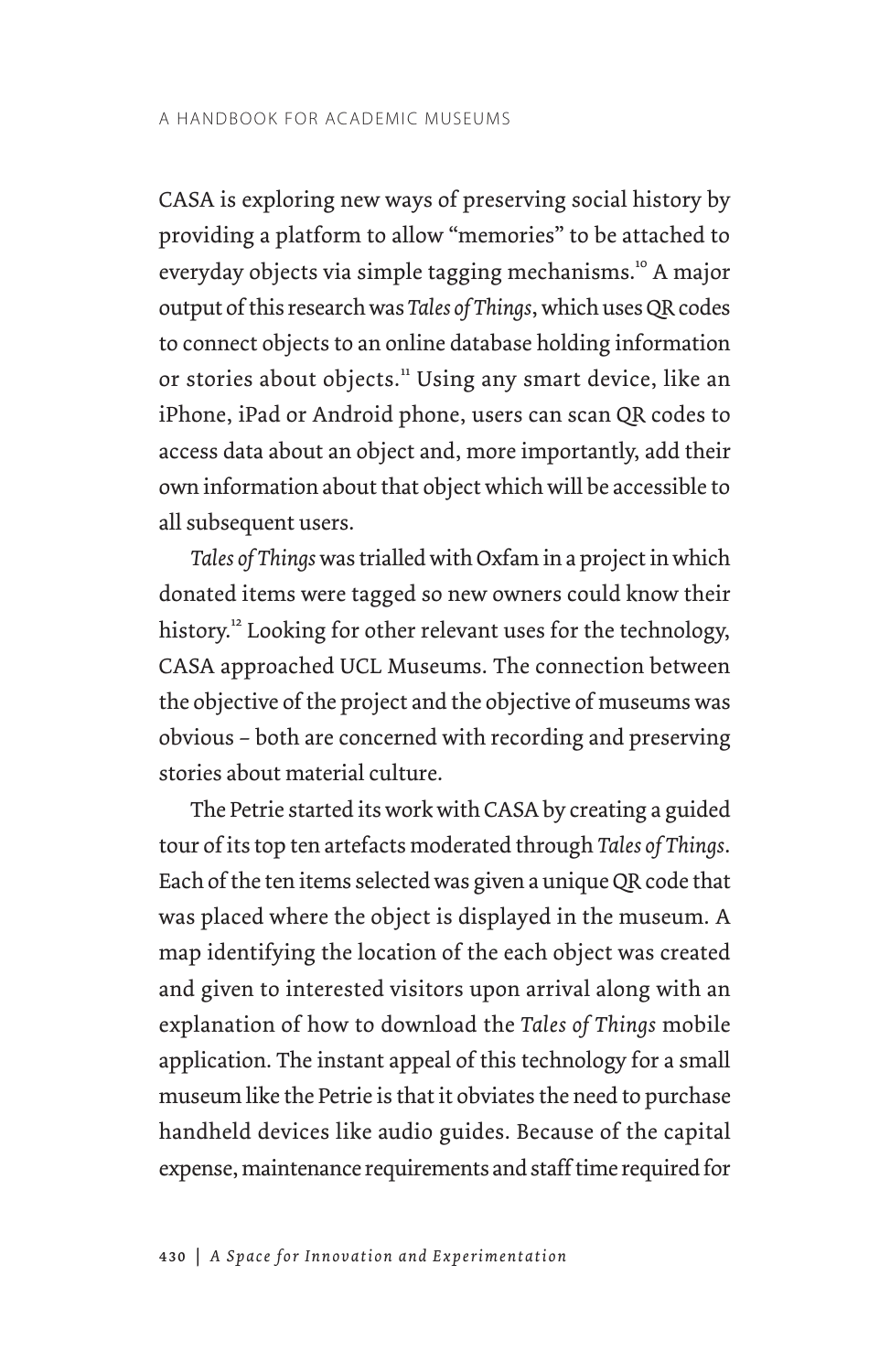### BEYOND EXHIBITIONS AND EDUCATION



*Figure 4: The* Tales of Things *website.*

management, audio guides are only viable for large museums. What *Tales of Things* does is turn visitors' smart phones into audioguide equipment. All the museum has to do is populate the *Tales of Things* database with content, which can come in the form of text, audio recordings or videos. The added benefit is that this content can be accessed later, once the visitor has left the museum by logging into the *Tales of Things* website.

User testing of the *Tales of Things* provided great insight to the world of smart phone app development and user-generated content. While conceptually what CASA was offering was ideal for museums, it became clear that the application itself was not developed for museums. It was difficult to upload images of artefacts because the *Tales of Things* database had specifications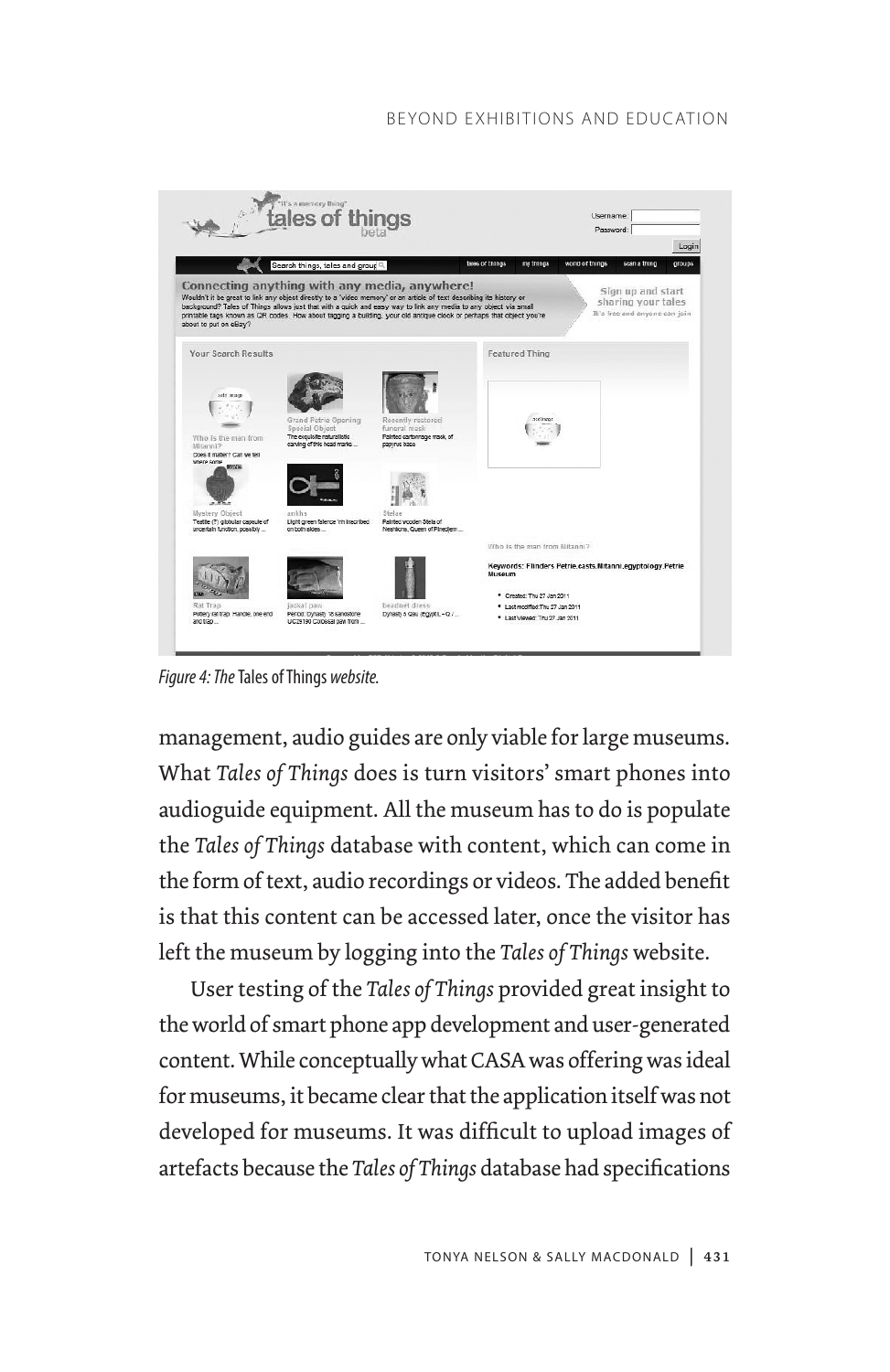for photo size and format that were not compatible with the Petrie Museum's online catalogue images. A lot of cutting and reformatting of images had to be done before they could be uploaded into system. The interface also presented some problems – there were limitations in formatting that made viewing background information about the object and user comments on the same screen difficult. More challenging was deciding how to manage user-generated content. What if users added comments that were inappropriate or obscene? Conversely, what if users provided content that the museum felt was important to add to its internal catalogue? During the pilot, the Petrie decided to monitor but not moderate *Tales of Things* in order to see how visitors used the system. As it turned out, neither issue posed a problem, mainly because very few people were leaving comments of their own. It seemed the system was better for providing information than collecting it.

The work done at the Petrie related to *Tales of Things* informed CASA's future development in the area of usergenerated content. In collaboration with the Centre for Digital Humanities at UCL (UCLDH), *Tales of Things* has since spawned a bespoke application for museums called QRator.<sup>13</sup> This iPadbased application works as an interactive object label. The opening screen of QRator presents information and a thoughtprovoking question about an object and then invites visitors to respond. Unlike in *Tales of Things*, the full history of user comments is easily accessible by simply scrolling down the screen. After some piloting at the Petrie, QRator was rolled out extensively in the Grant Museum of Zoology at UCL, to much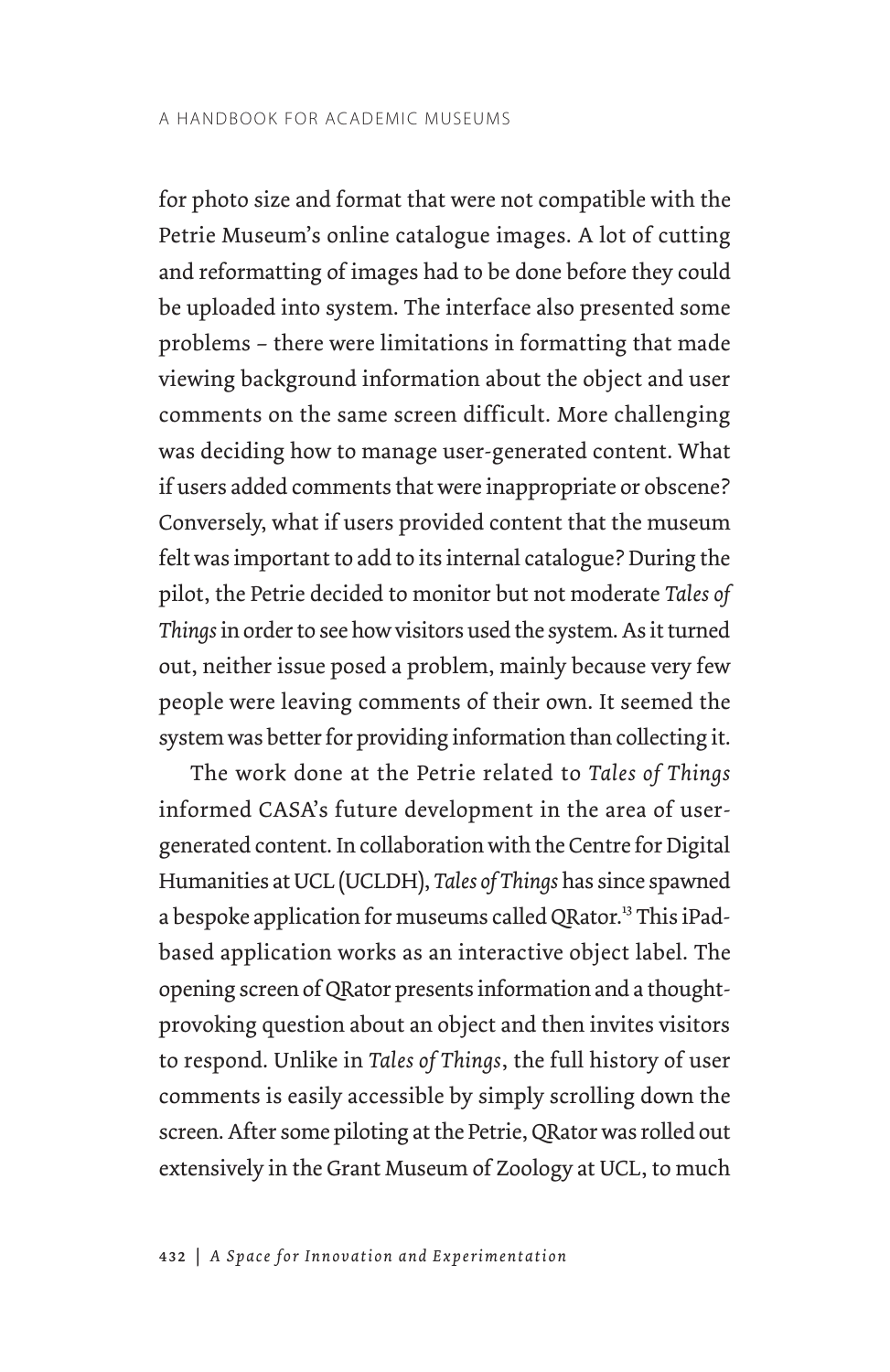praise.<sup>14</sup> *Tales of Things* lives on, but the CASA team has built in customizable functions that allow different users to tailor the application to meet their needs.

# Why university museums?

One might ask, did these projects necessarily have to take place in university museums? Did the Petrie Museum add value that public museums could not? Based on discussions with the researchers and academics involved in these projects, the answer is a resounding yes. Three main benefits come from working with university museums:

- 1. minimal bureaucracy which results in researchers being able to swiftly set up and conduct user testing sessions;
- 2. the opportunity to engage in iterative design and longterm research in which prototypes can developed, tested, analysed and refined numerous times;
- 3. and an openness to experimentation and innovation which means radical ideas can be developed and tested.

*Minimal bureaucracy and ease of access*: All the academics involved said that organising research projects with organizations outside the university can be difficult. The creator of *Swipe I Like* initially attempted to work with a public art gallery. However, he found that while his idea was met with enthusiasm initially, actual installation and testing never got off the ground due to the numerous levels of approvals and staff who had to be consulted before any activity could take place. Fatah gen. Schieck praised the Petrie Museum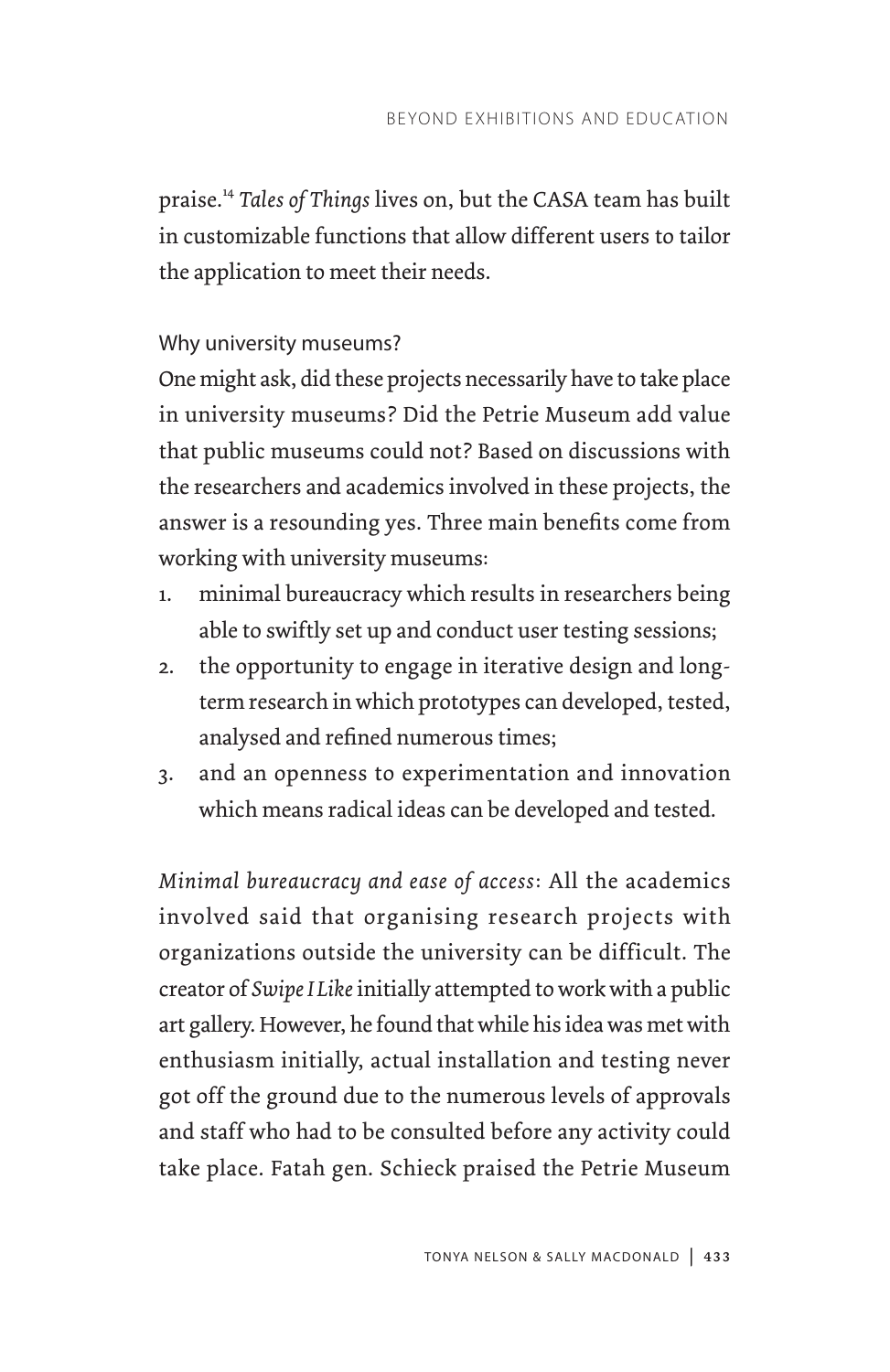for providing what she called unprecedented "plug-andplay" opportunities for students looking to conduct applied research. She went on to say that the success of the *Swipe I Like* project will ultimately motivate her research group to do more work with the Petrie in the future to test research ideas "in the wild". Fatah gen. Schieck also noted that academics are being asked to provide pilot results or preliminary evidence demonstrating the potential of proposed research as part of major grant applications. She thinks that university museums are ideal for this kind of foundational research because they provide instant access to audiences for small-scale testing.

Fatah gen. Schieck's comments relate to a larger movement taking place in UK universities. Increasingly universities are being asked to demonstrate the economic and social impact of their research<sup>15</sup> and to share the benefits of higher education teaching and research with the public<sup>16</sup> in order to obtain research funding. Consequently, there is potential for public university museums to play a broader role in universities' research agendas. Not only can their collections be used for teaching and research on specific topics, their facilities and ability to reach different audiences can and should be used to support impact and public engagement requirements. UCL's research strategy identifies impact and engagement as key aims and consequently UCL Museums actively encourage academics from across the university to use their spaces and expertise in working with the public to help shape and deliver funded research projects.<sup>17</sup>

*Iterative design and long-term research*: University museums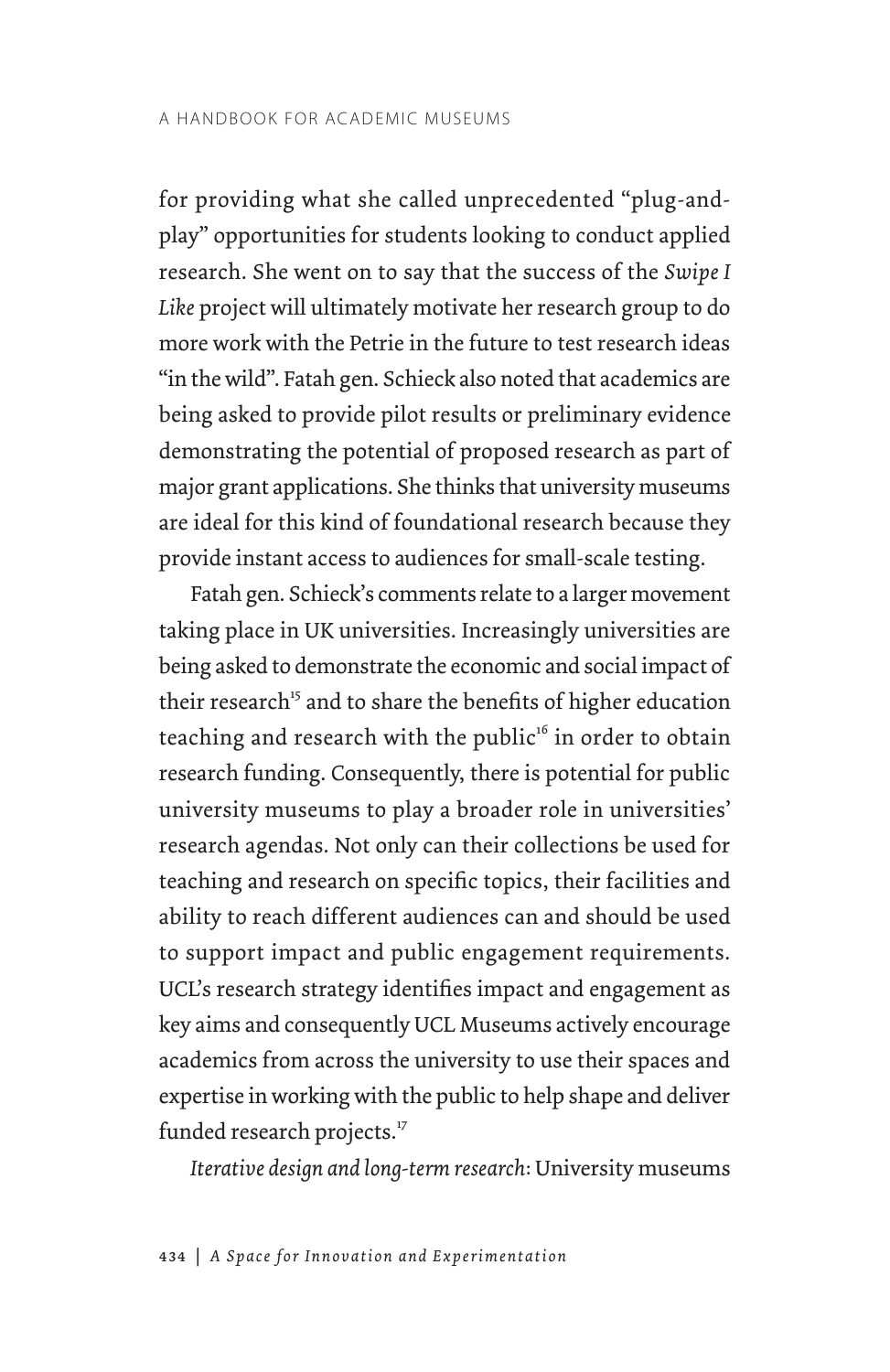also provide a better platform for long-term research and iterative design. A PhD student who works on the 3D scanning project commented that working with external museums can be restrictive in that they want research to fit into preexisting projects or very limited timeframes. At the Petrie Museum, problems with 3D colour capture, for example, are being identified and resolved through continuous upgrades to the 3D laser scanner provided by Arius3D. The Petrie is also conducting research into the 3D image production process itself, looking for efficiencies that can be made to reduce labour and time inputs by periodically adjusting aspects of the documentation, capture, modelling and review procedures necessary to create 3D images. It is only through this continuous refinement that a cost-effective and viable model for 3D image production will be established for other museums to adopt.

Furthermore, long-term research projects can lead to the development of a wide range of user applications for a given technology. After the Petrie developed the 3D exhibition design tool and the computer-based exhibition, a multitude of other applications were discovered and pursued, including the use of gesture recognition technology to allow 3D images of objects to be manoeuvred using motion tracking and augmented reality technology to allow 3D images to be imported into any physical environment using smart devices.

*Openness to experimentation and innovation*: The Petrie staff 's openness to experimentation and innovation was also cited as a special characteristic of working with a university museum.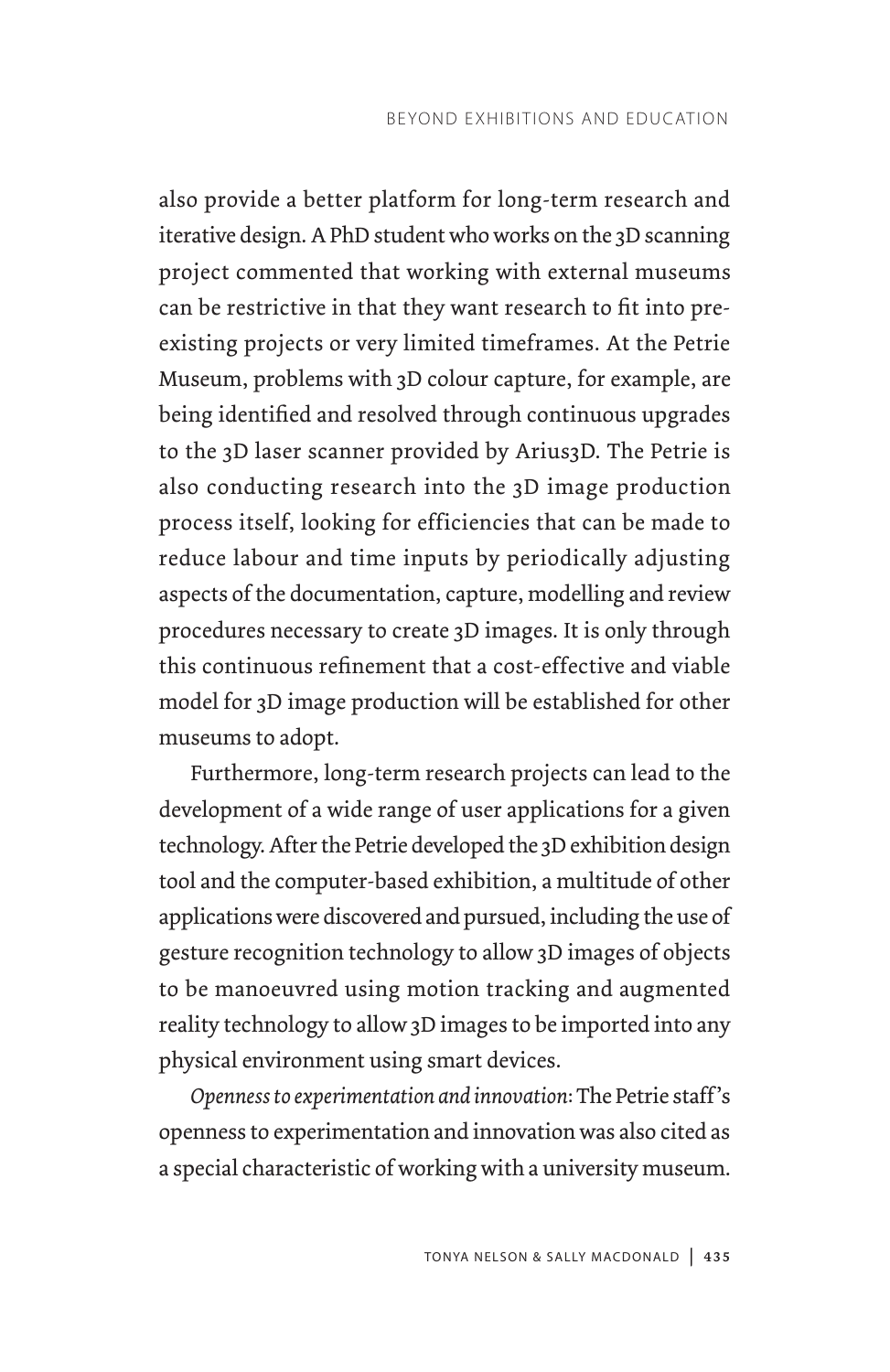Claire Ross, a PhD student from UCL's Centre for Digital Humanities, who worked on creating the QRator application commented: "There is a willingness to be experimental, to try new things, and not be hesitant in breaking some of the traditional stereotypes around museum interpretation." The Director of CASA, Dr. Andy Hudson-Smith, repeatedly called UCL Museums staff "brave" for allowing mechanisms for unmediated user-generated content to be tested in their facilities. Researchers from the Bartlett Faculty also commented on the surprising openness Petrie Museum staff had to testing technologies that were far from commercially ready. Fatah gen. Schieck commented that the openness was not simply about allowing researchers to use the facility, but about engaging with researchers' ideas and helping them to align their ideas with the needs of the museum sector. This openness to experimentation comes from the stated UCL Museums department mission and values which filter into the ethos of the staff and the activities of the department generally.

This openness, however, does not come easily, as museum staff face the challenge of working with researchers from different academic disciplines who speak different academic languages. What some would call "architecture" others would call "built environment." What some might call "scanning" others might call "image capture." Understanding different terminologies is the key to collaboration. It is also important to be able to speak different academic languages when applying for research funding, as success can depend on whether expertise on the subject is demonstrated by use of the correct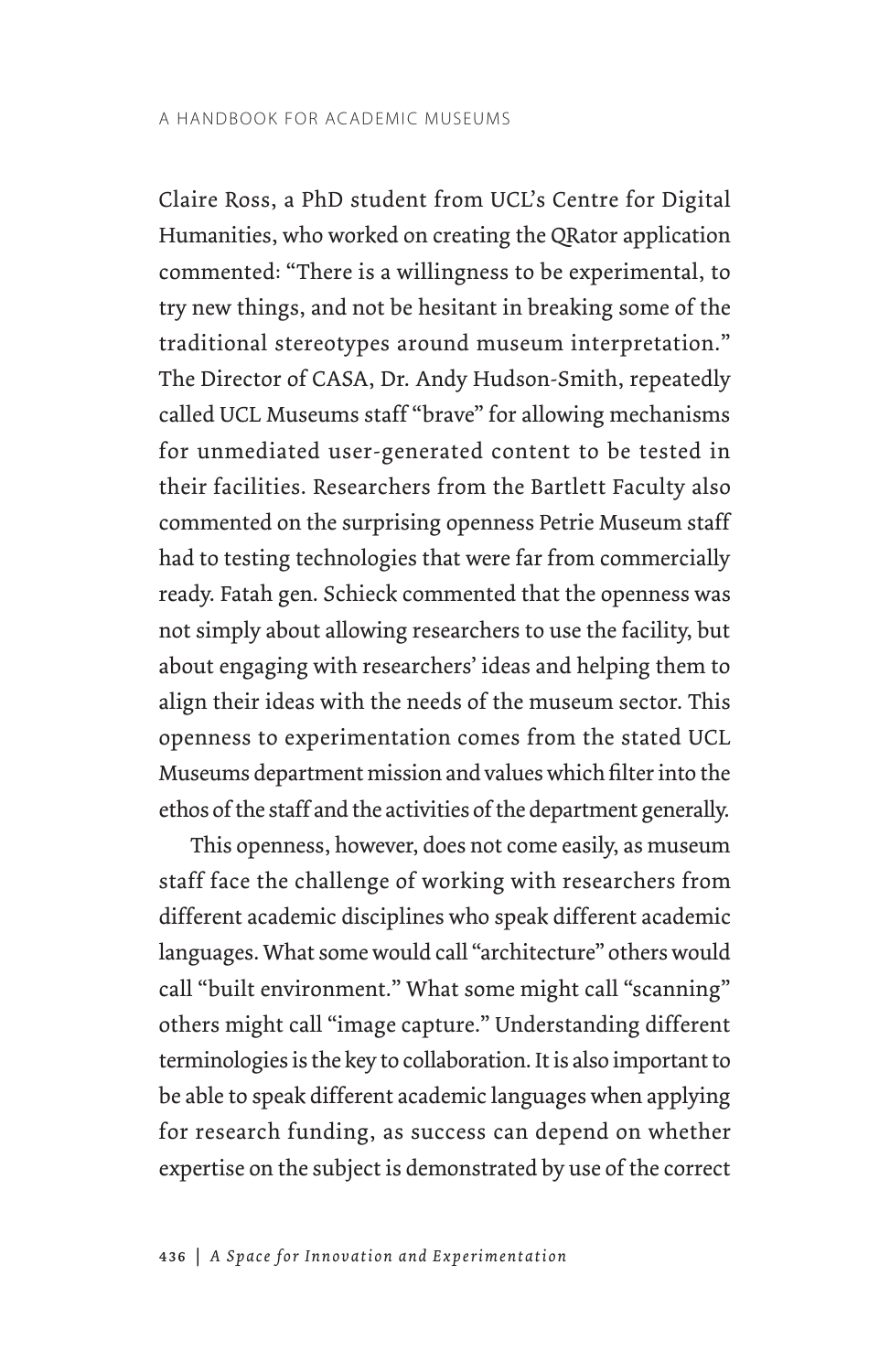terms of art and popular industry jargon.

Remaining open to new ideas and innovation also requires a certain mind set about university museum spaces. University museum leaders must accept that their spaces will sometimes look messy when they test new equipment or applications. If university museums hold themselves to the same standards of presentation as other public museums, they will likely also adopt the other characteristics that make those museums difficult to work with – high barriers to access and an inability to host long-term iterative research. In this regard, a key challenge to university museums that want to position themselves as test beds is to find ways of setting expectations for visitors. The Petrie positions itself as a visible store of objects used for academic research and thus differentiates itself from traditional public museums.

### Benefit to university museums

These technology projects have benefited the Petrie Museum, UCL museums department and the museums sector generally. In the competitive museum market in which the Petrie Museum exists (only five minutes away from the British Museum, Wellcome Collection and a range of other highly esteemed small museums), offering visitors something different, in the form of being able to participate in cuttingedge technology research, is a draw. When several technology projects were running simultaneously at the Petrie, the museum offered a series of *demo days* that allowed visitors to test and give feedback on each. The appeal of new technologies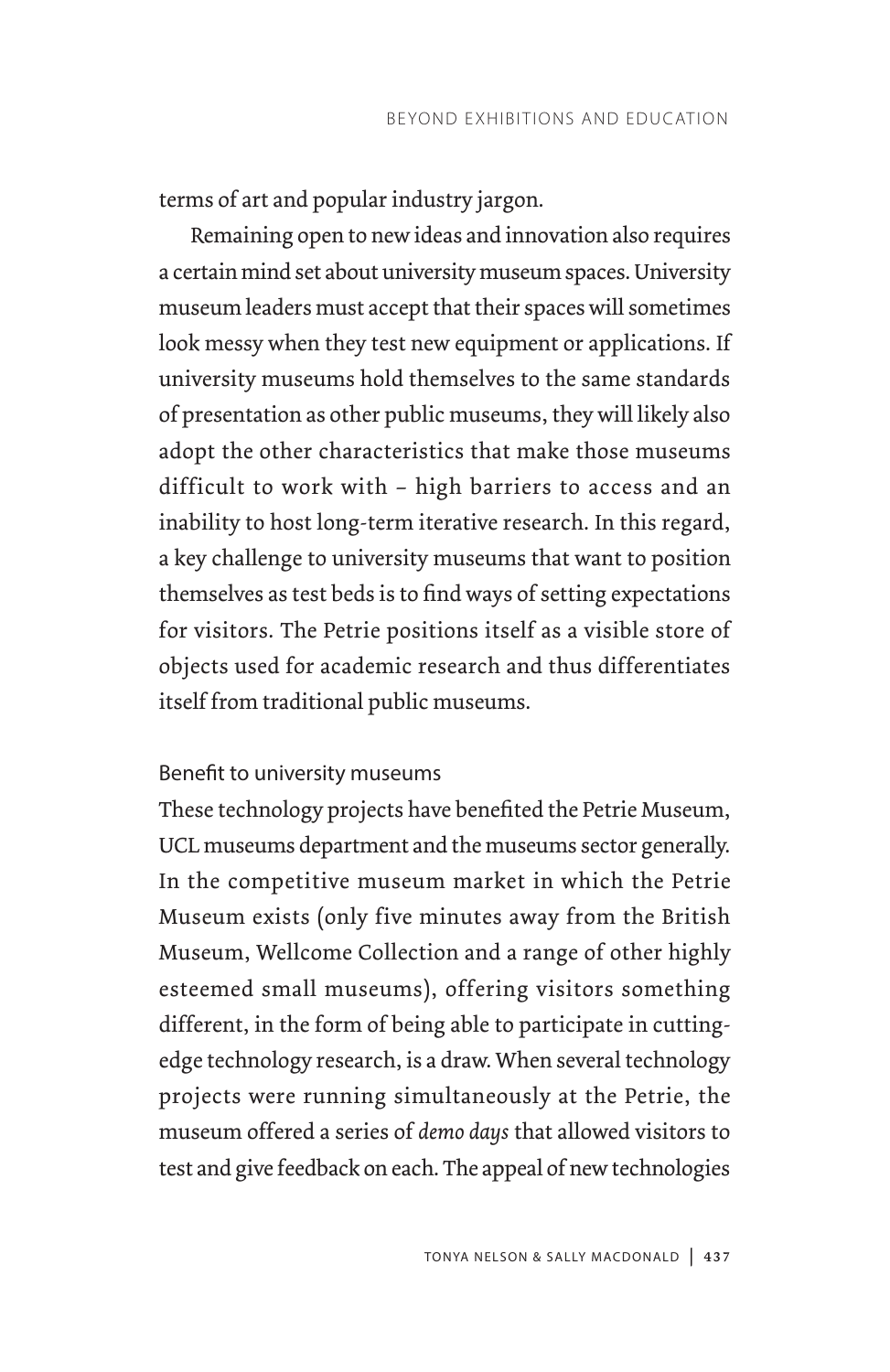attracted audiences which would not have visited otherwise, thus expanding the museum's visitor base.

The Petrie Museum has also benefitted from new funding opportunities. Many funders in the area of humanities are seeing the benefits of new digital technologies for access and engagement and are looking for projects to fund. The range of technology research in which the Petrie has been involved means that it is prepared to respond to these new funding opportunities. The Petrie has received grants to develop e-learning applications using 3D images, government funding to develop the 3D exhibition design tool and financial support from the commercial sponsors of the laser scanning research to develop additional end-user applications for 3D images. Researchers from CASA and Bartlett noted that additional funding sources were opened to them based on their work with museums. However, all involved in museum technology projects noted that the sums available for development from humanities-oriented funders is often significantly lower than science-oriented funders, making high-risk or long-term technology development in museums more difficult.

As news of the technologies being tested by UCL Museums has circulated, a number of national museums approached the department about rolling out these applications more broadly in their galleries. Major funders have also approached UCL in order to learn about new technologies in order to prepare themselves to evaluate future funding requests for digital projects. Thus, not only have these projects help raise the internal profile of UCL Museums, they have helped to carve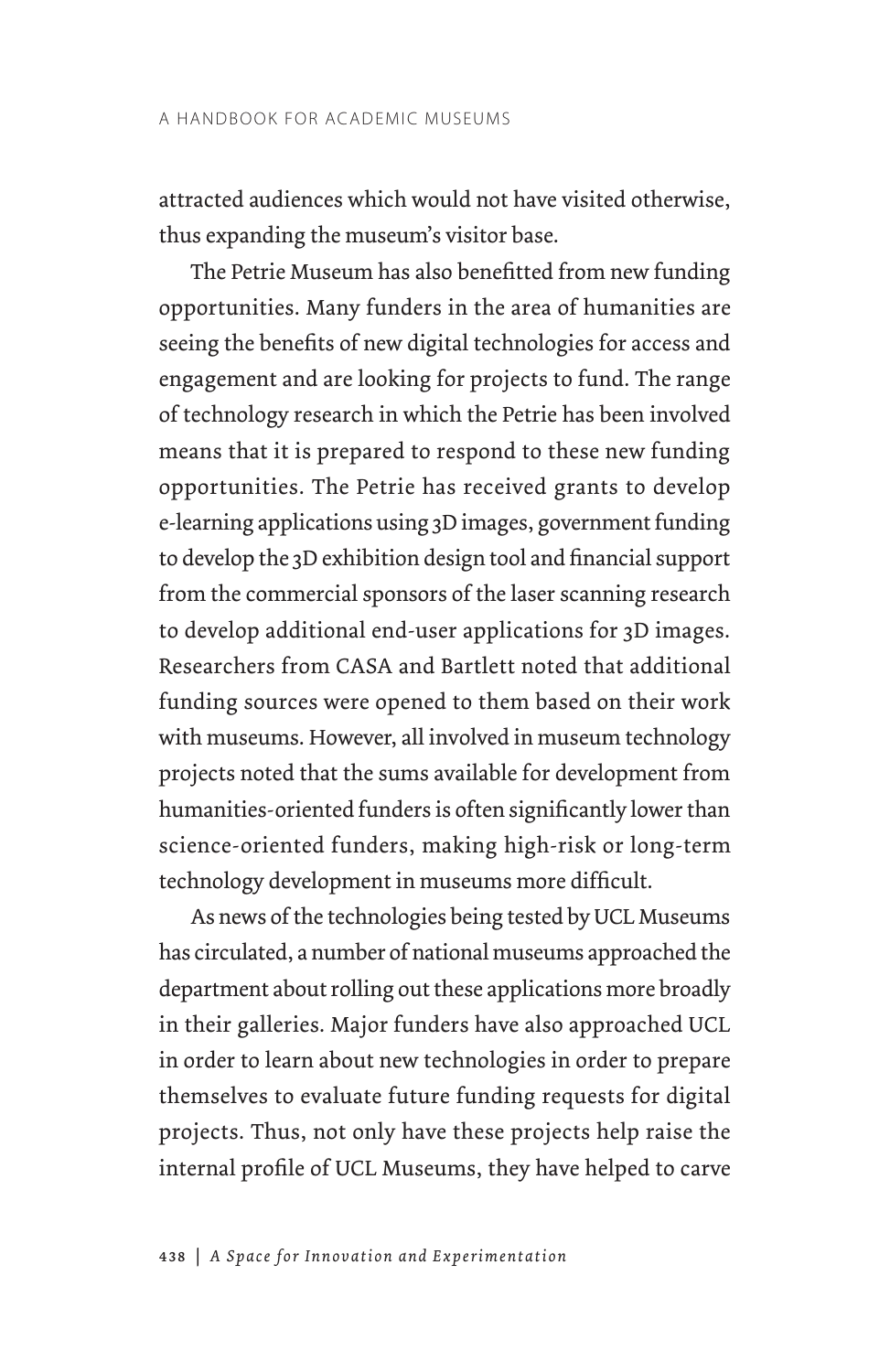out a new place for museums like the Petrie in the museums landscape. The museum is being seen as a source for new ideas that can be more fully developed and polished by larger institutions. In essence, the Petrie is becoming a digital testbed for the cultural sector.

UCL Museums also receives increased support and recognition from the University. One of UCL's key research goals is promoting interdisciplinary collaboration. Consequently, as the department demonstrates its capability to successfully work across disciplines, it is invited to be involved in campus wide research initiatives. For example, the Petrie Museum's work in 3D scanning has led to its being involved in discussions to create one large 3D imaging centre that would see medical, architectural, industrial design and heritage research conducted collaboratively in a facility that would give the Petrie access to more expertise and equipment to support its project. To further support the development of these types of relationships, UCL has given the Petrie extra funding for high-tech equipment such as a 3D projection system.

Supporting technology research projects like those described also benefit the sector generally. First, university museums can act as educators for museum staff and visitors unfamiliar with new technologies. A key challenge in all the projects discussed was teaching visitors about the technologies so that they could effectively use them. Few people had heard about QR codes when the Petrie used them as part of *Tales of Things*. Now QR codes are everywhere and the Petrie hopes that it has played a small part in teaching museum professionals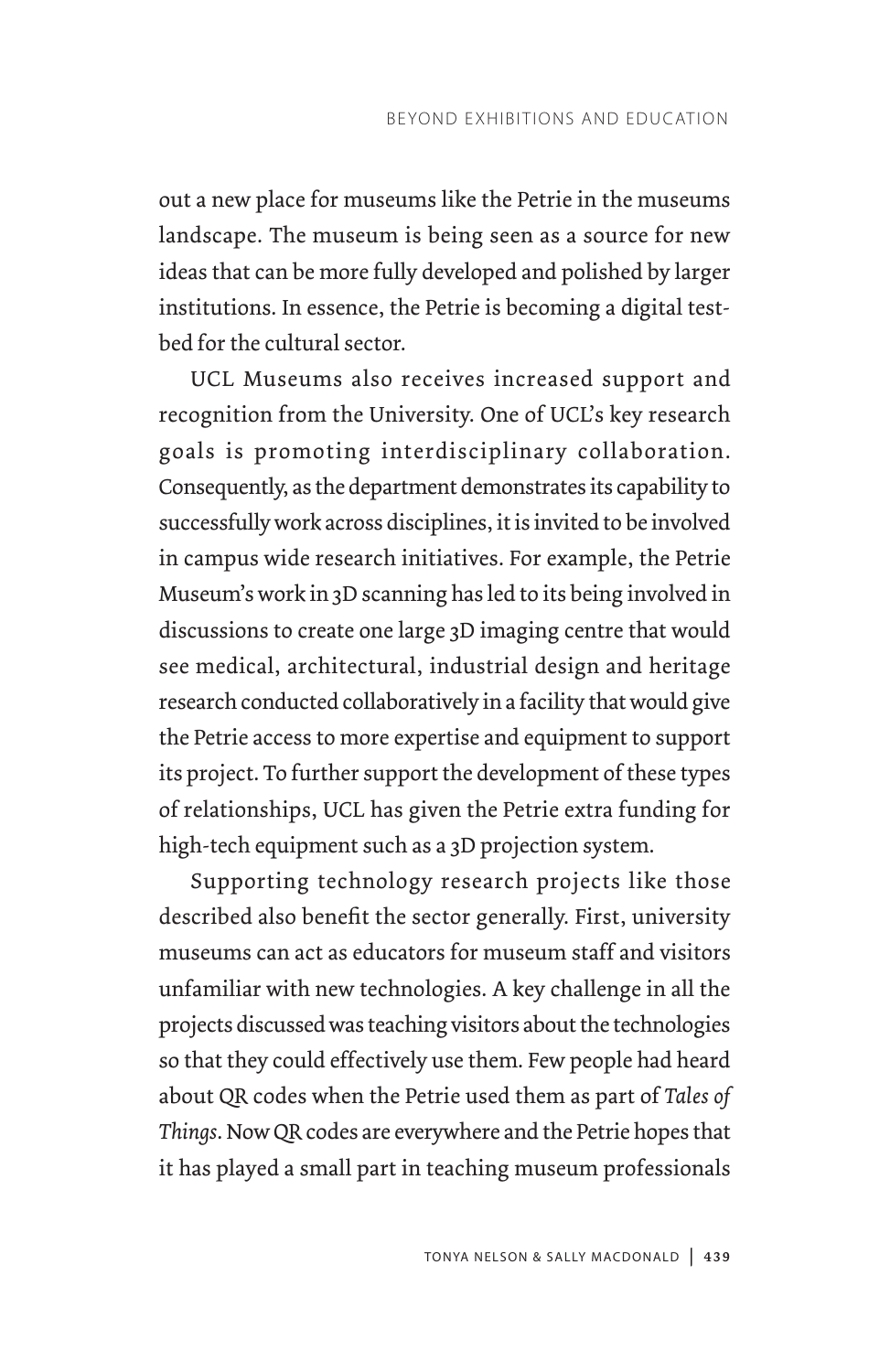and audiences how they can be used to access information about collections. Even more important may be the effect these projects have on researchers and technical developers. The Director of CASA said that working with UCL museums in conjunction with *Tales of Things* and QRator motivated the department to initiate a new area of work around museums and cultural organizations. Having more people thinking about how new technologies can be used to make material culture accessible and engaging will ensure museums stay relevant in tomorrow's world.

# Conclusion

This chapter is ostensibly about the Petrie Museum's experience of acting as a test bed for new digital technologies being developed at UCL. However, it is just an example of the role university museums can play as innovators in the cultural sector. Not all university museums will have strong academic departments in digital technology research, but there is no reason that university museums cannot work with academics in economics departments to develop new funding models or environmental sciences to develop better sustainability models for museums. The main argument being put forward here is that university museums should embrace the opportunity they have to be experimental spaces that form a link between academia and the public. Not only may such activity make university museums more relevant to their institution's research agenda, it also holds the potential for cementing a place for university museums within the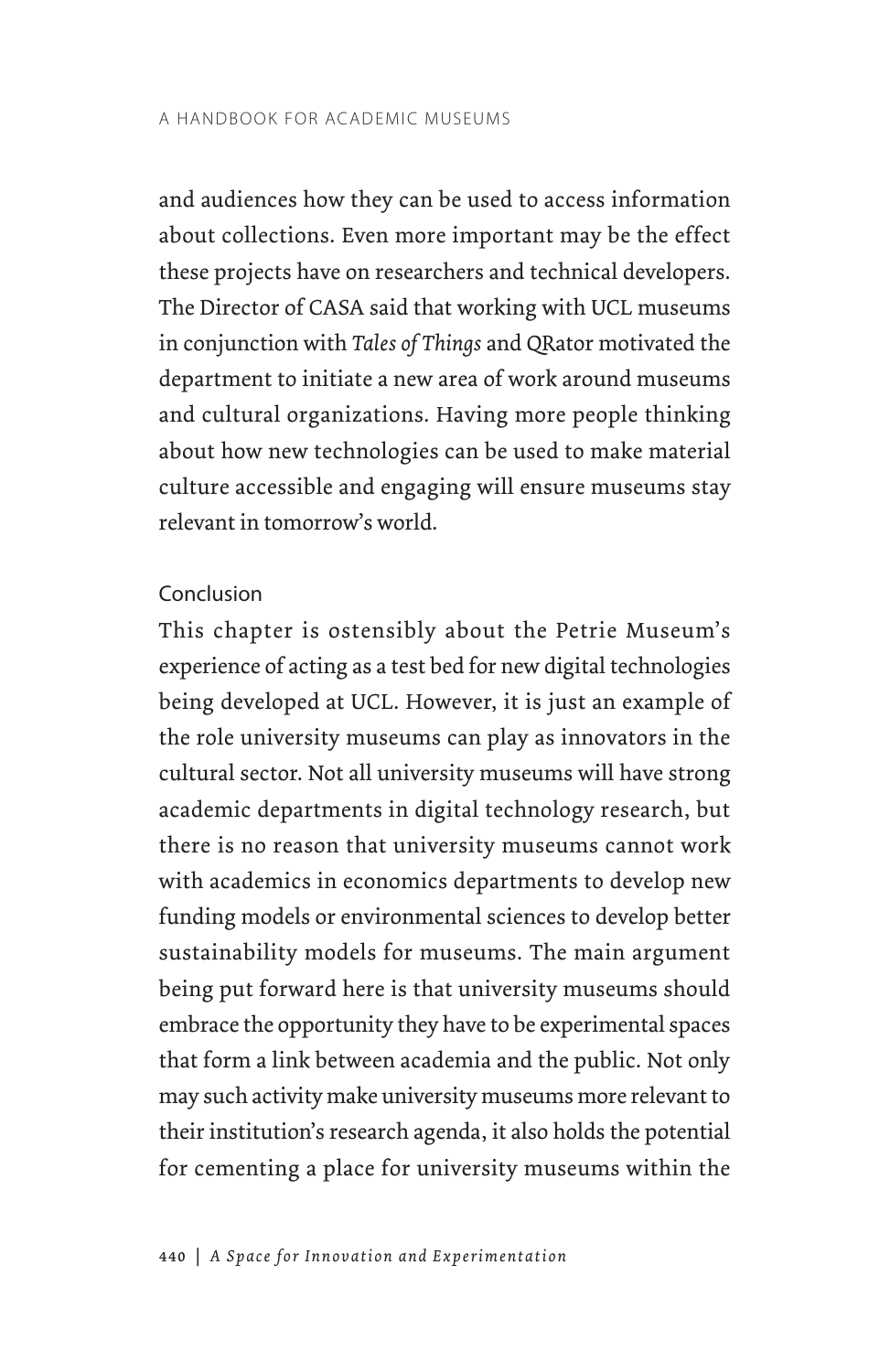cultural sector supply chain as key incubators of new ideas and approaches for increasing visitor access, engagement and overall sustainability.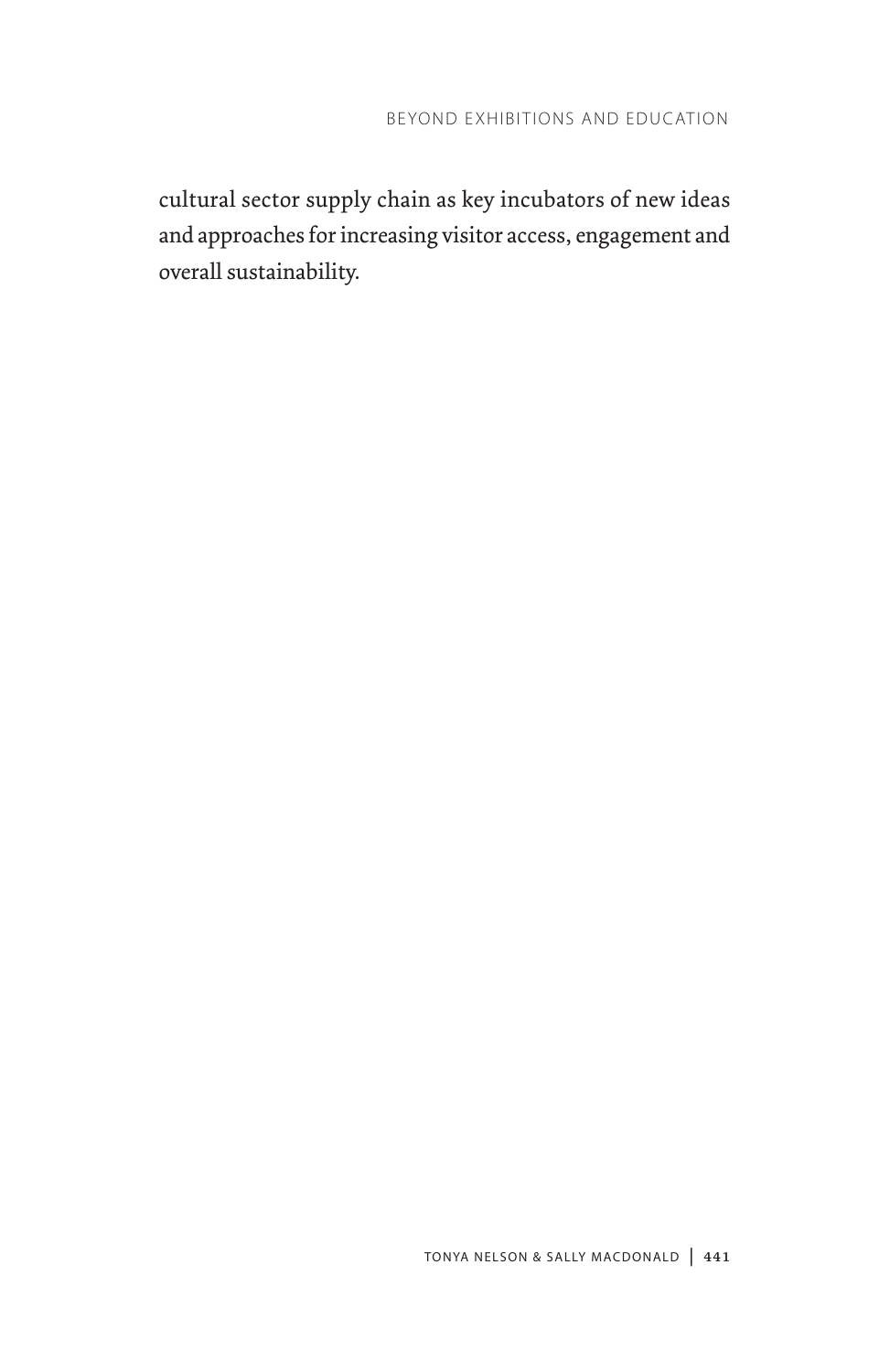#### **NOTES**

- 1 Graeme Were. "Re-engaging the University Museum: Knowledge, Collection and Communities at University College London." *Museum Management and Curatorship*. 24: 3 (September 2010).
- 2 Additional information and UCL's Bartlett Faculty can be found at: http://www.bartlett.ucl.ac.uk/
- 3 The MSc degree in Adaptive Architecture and Computation is offered as part of the Bartlett's School of Graduate Studies: http://www.bartlett.ucl.ac.uk/ graduate/programmes/postgraduate/mscdiploma-adaptive-architecture-andcomputation.
- 4 Information about the Moritz Behren's work can be found at: http://moritzbehrens.com/2011/swipeilike/. His start up company website is SwipeILike.com
- 5 Additional information about Professor Robson's work can be found at: http://www.cege.ucl.ac.uk/p?ID=683
- 6 Addition information about Arius3D can be found at http://www.arius3d.com/
- 7 The Petrie Museum produced a computer-based display for the British Library's exhibition called *Growing Knowledge*. http://pressandpolicy.bl.uk/Press-Releases/Growing-Knowledge-Exhibition-Enters-a-Second-Phase-4aa.aspx
- 8 This research was published as a blog on the Petrie Museum technology blog site: http://petriemuseum.com/blog/do-digital-tools-aid-information-retention-inmuseums/
- 9 The aims, software and methods of dissemination of the E-Curator project can be found at http://www.ucl.ac.uk/museums/research/ecurator.
- 10 Background about CASA's collaborative project that led to the development of the *Tales of Things* project can be found at http://fields.eca.ac.uk/totem/?page\_id=2
- 11 The *Tales of Things* application can be accessed from http://talesofthings.com/
- 12 Additional information about *Tales of Things* at Oxfam can be found at:

#### 442 | *A Space for Innovation and Experimentation*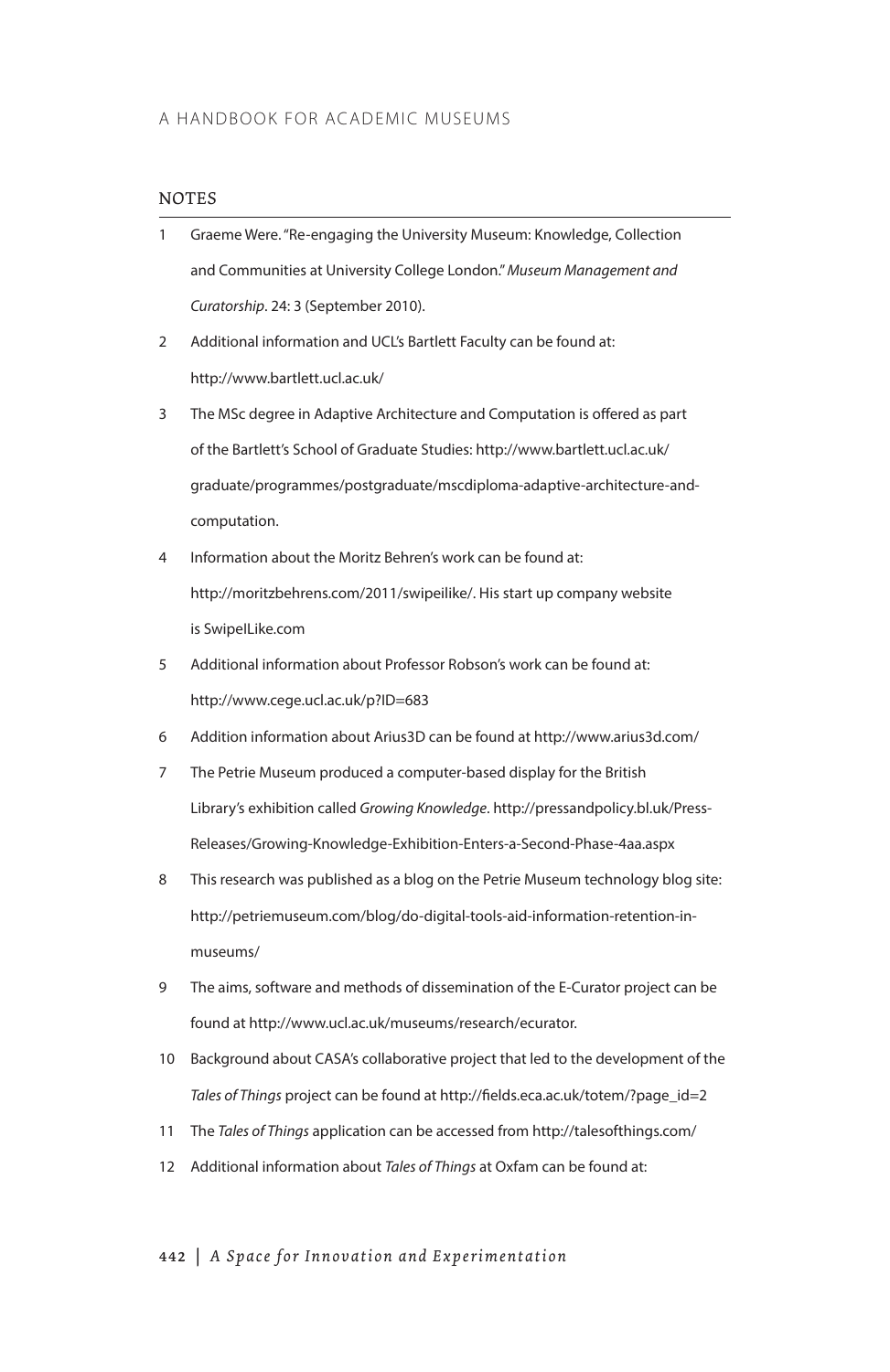http://www.youtotem.com/

- 13 Background on the QRator project can be found at: http://www.qrator.org/about-the-project/
- 14 QRator was listed as one the emerging technologies that will have an impact on the museum sector in *The 2011 Horizon Report.*
- 15 The Research Council UK (RCUK) impact requirements can be found at: http://www.rcuk.ac.uk/documents/impacts/RCUKImpactFAQ.pdf
- 16 The National Co-ordinating Centre for Public Engagement provides useful information about the scope of public engagement activities university are expected to deliver http://www.publicengagement.ac.uk/what
- 17 UCL Museums department has formalised its offer of assistance in public engagement and impact activities. The offer can be found at http://www.ucl.ac.uk/ museums/research/impact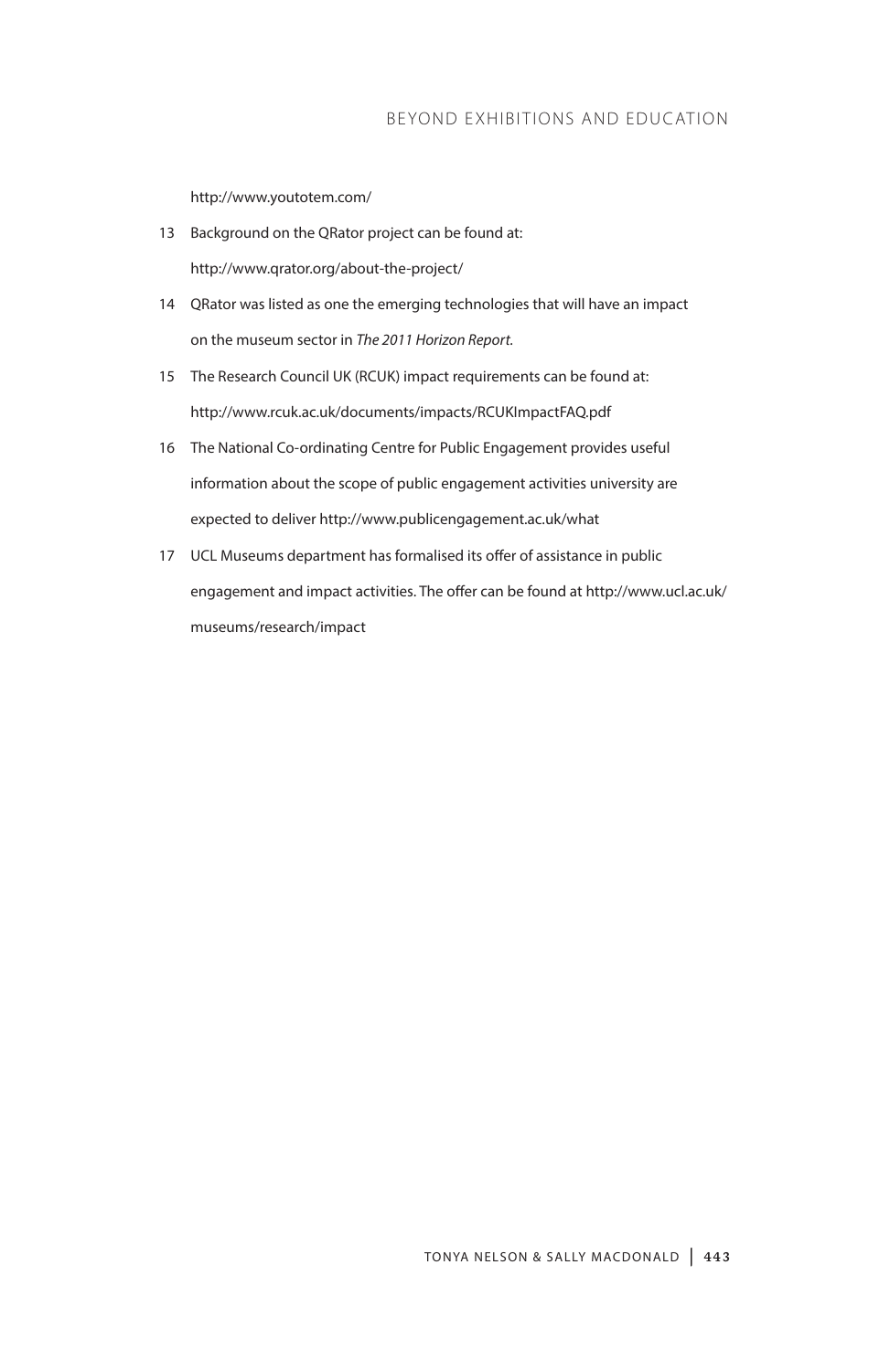### References

- Johnson, L., R. Smith, H. Willis, A. Levine, and K. Haywood. *The 2011 Horizon Report*. (Austin, Texas: The New Media Consortium 2011).
- Petrie Museum. "Do Digital Tools Aid Information Retention in Museums?" *Future of the Ancient World* (blog). http:// petriemuseum.com/blog/do-digital-tools-aid-informationretention-in-museums/
- Research Council UK. "RCUK Impact Requirements." Accessed 13 April, 2012. http://www.rcuk.ac.uk/documents/impacts/ RCUKImpactFAQ.pdf
- Robson S., S. MacDonald, G. Were, M. Hess. "3D Recording and Museums" in *Digital Humanities in Practice*. ed. C. Warwick, M. Terras, & J. Nyhan (London: Facet Publishing, Forthcoming).
- The National Co-ordinating Centre for Public Engagement. "What is Public Engagement?" Accessed 13 April, 2012. http://www.publicengagement.ac.uk/what
- Were, G. "Re-engaging the University Museum: Knowledge, Collection and Communities at University College London." *Museum Management and Curatorship*. 24: 3 (September 2010): 291-304